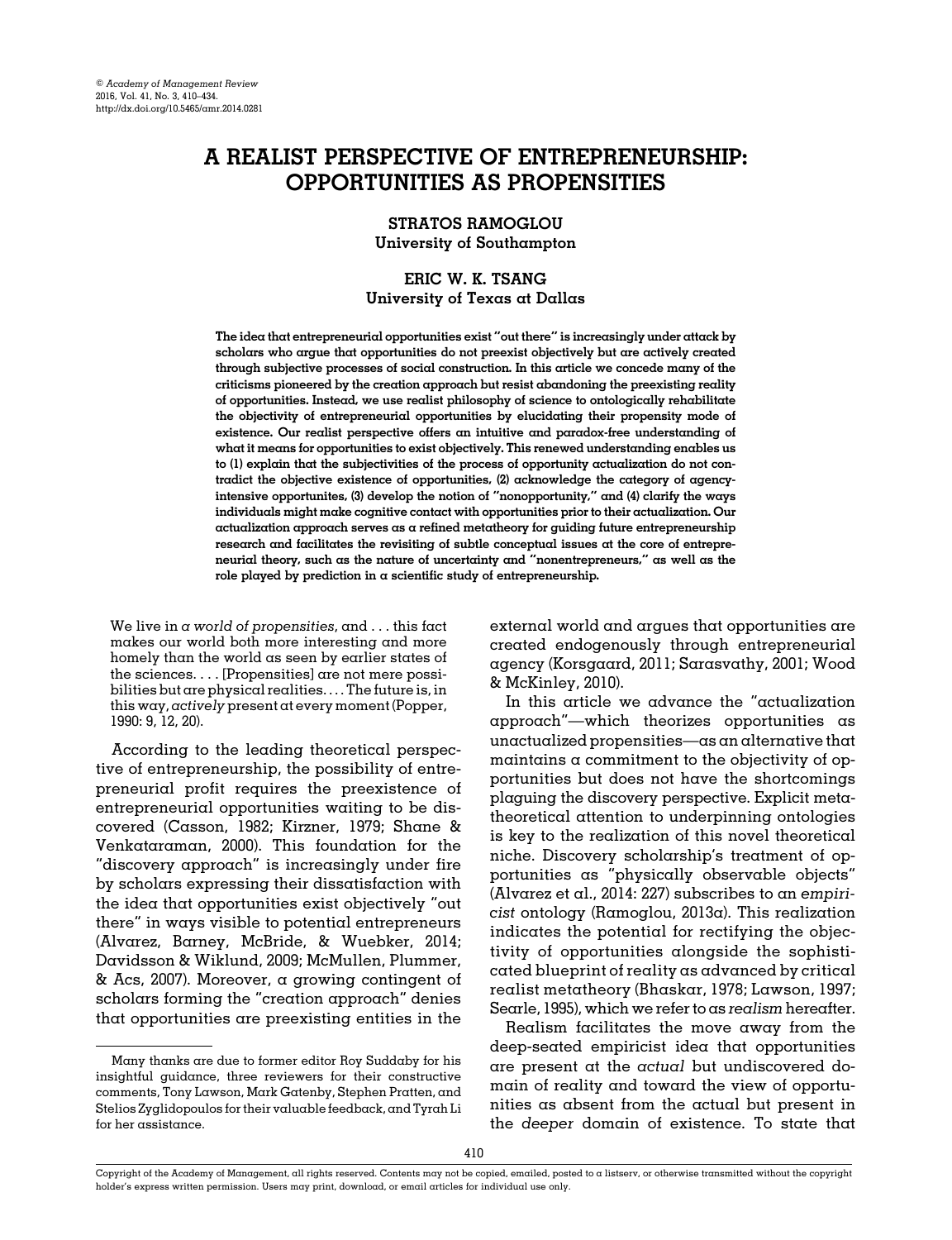opportunities exist "out there" is—to paraphrase [Popper \(1990\)](#page-23-0) in the opening epigraph—to acknowledge that the future lies within the unactualized but no less real layers of the present world. Against this background we define entrepreneurial opportunity as the propensity of market demand to be actualized into profits through the introduction of novel products or services. Although our primary aim is to provide an ontological analysis of the "core puzzle of entrepreneurship research—where entrepreneurial opportunities come from" ([Suddaby, Bruton,](#page-24-0) & [Si, 2015:](#page-24-0) 1), we also illuminate and organize aspects of the entrepreneurial cognition as they emerge within our propensity framework of opportunities. We accordingly spell out three fundamental modes for making cognitive contact with possibly real yet empirically unactualized propensities: imagining, believing, and knowing.

This article is organized as follows. In the next section, which serves as a background for the whole article, we discuss the nature of metatheoretical research, followed by a discussion of the major challenges that the discovery approach faces. We then advance our actualization approach in four sections, covering such important issues as opportunities' propensity mode of being, the role of agentic effort in opportunities' actualization, the space of the impossible, and key distinctions between entrepreneurial and nonentrepreneurial actions and opportunities. In the following two sections we show how our reconceptualization of opportunity addresses critiques of the discovery approach, on the one hand, and clarifies conundrums surrounding entrepreneurial cognition, on the other. We next discuss  $\alpha$  unique strength of the actualization approach in providing a deep understanding of uncertainty that is missing from both the discovery and creation approaches. Finally, we present research and pedagogical implications.

# EMPIRICIST, CONSTRUCTIVIST, AND REALIST METATHEORIES

One of the greatest advances in contemporary entrepreneurship scholarship comes from metatheoretical studies into the fundamental conceptual blocks of entrepreneurial discourse, as demonstrated by the influence of [Shane and](#page-24-0) [Venkataraman](#page-24-0)'s (2000), [Sarasvathy](#page-23-0)'s (2001), [McMullen and Shepherd](#page-23-0)'s (2006), and [Alvarez](#page-20-0) [and Barney](#page-20-0)'s (2007) contributions. Since we also intend to contribute on this level of analysis, in this section we discuss and contrast the basics of metatheoretical research as driven by empiricist, constructivist, and realist philosophies of science.

## Metatheoretical Research

Metatheories are essentially worldviews. They comprise sets of understandings regarding the nature of the basic entities forming  $\alpha$  field of scholarly interest and the ways these entities interrelate. More specifically, metatheories are the logically interconnected sets of conceptual presuppositions forming the frame against which pictures of a more substantive nature will be painted (Harré, 2002; [Tsoukas](#page-24-0) & [Knudsen, 2003\)](#page-24-0). All substantive research presupposes metatheoretical commitments in the form of fundamental theoretical structures in response to abstract questions regarding the nature of the world (ontological), possibility of knowing (epistemological), and methods of knowledge acquisition (methodological; [Lawson, 1997](#page-22-0); [Suddaby,](#page-24-0)  $2014\alpha$ ). These commitments may exist only subconsciously, even in a state of confusion or internal tension [\(Kilduff, Mehra,](#page-22-0) & [Dunn, 2011;](#page-22-0) [Lawson, 2009\)](#page-22-0).

Metatheoretical interventions represent scholarly efforts to promote scientific progress when substantive inquiry cannot sufficiently adjudicate the truth, soundness, or validity of (a set of) empirical propositions. Metatheoretical work comprises underlaboring efforts to aid substantive research by clearing the ground of whatever obstacles are deemed to be standing in the way of progress ([Bhaskar, 1998\)](#page-21-0). Since metatheoretical research antecedes substantive inquiry, it is neither falsifiable nor verifiable. However, the chief contribution of metatheoretical interventions lies in the systematic organization, clarification, defense, and/or development of the fundamental theoretical structures underpinning more substantive research (Calás, Smircich, & Bourne, 2009; Suddaby,  $2014\alpha$ ).

The compass guiding the orientation of metatheoretical interventions is the presupposed philosophies of science. In the following discussion we compare realism and empiricism (supporting the discovery approach), as well as realism and constructivism (supporting the creation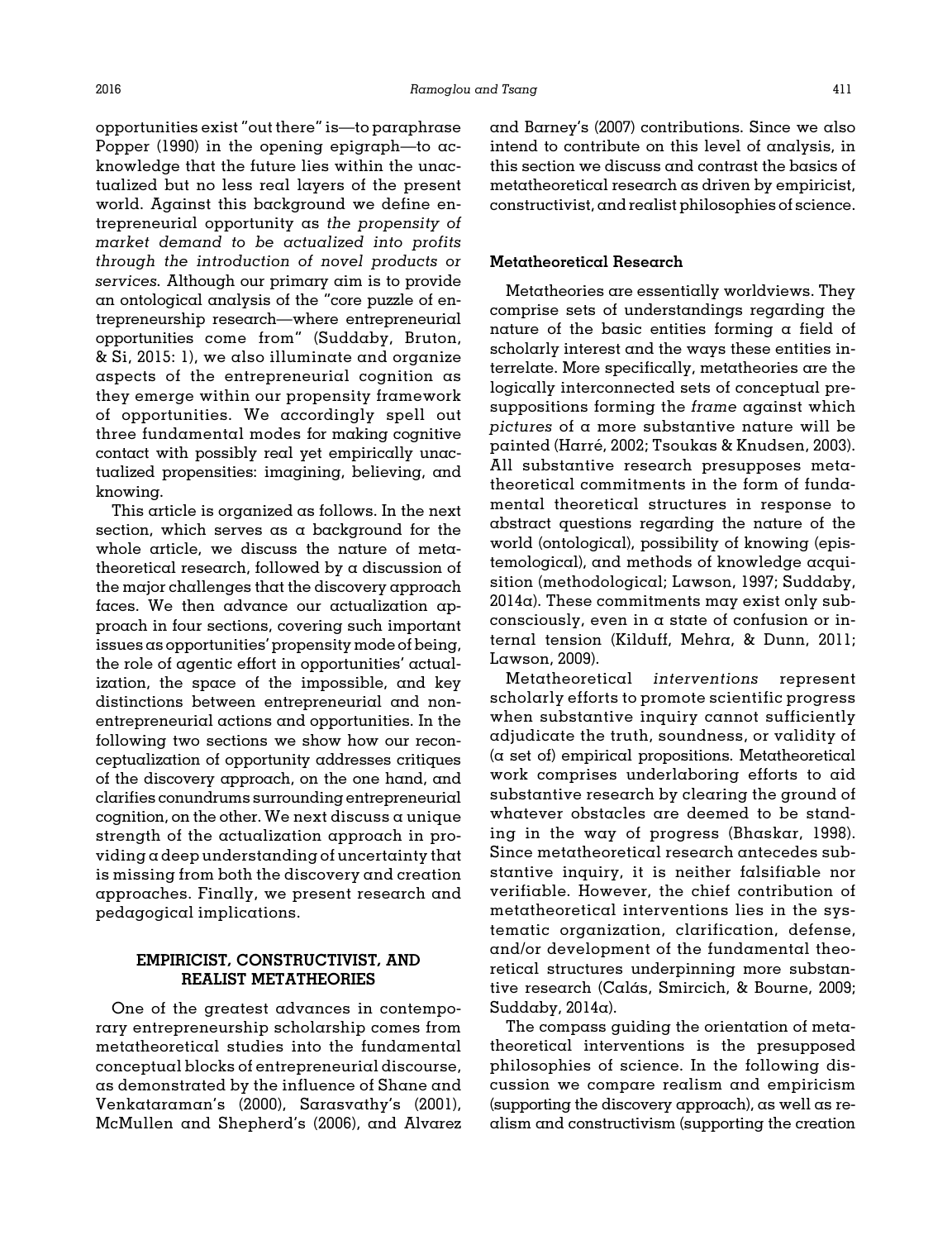approach). We briefly summarize this comparison in Table  $l<sup>1</sup>$ 

#### Realist Reaction to Flat Empiricist Ontology

By stressing the importance of sensory experience for acquiring certain knowledge, empiricists equate the knowable with the empirically observable. They accordingly tend to treat the world as reducible to its material dimensions and ground analyses on an ontologically flat conception of the world. Causation lies in the constant conjunction between empirical events, while discourse on powers is treated as unscientific metaphysical speculation. Moreover, empiricists working within the so-called positivist wings of social science are often keen to rely on knowingly unrealistic models as long as they offer "objective" (i.e., quantifiable) measures that aid predictive purposes ([Friedman, 1953](#page-21-0): 3–46). Overall, empiricists endeavor to purge scientific discourse from the "sophistry and illusion" ([Hume, 1993:](#page-22-0) 114) that supposedly come from metaphysical investigations, while trusting that empirical research is the ultimate solution to all scientific problems ([Quine, 1969\)](#page-23-0).

In stark contrast, realists prioritize the study of reality via systematic ontological reflection [\(Harr](#page-22-0)é[, 2008\)](#page-22-0). They stress that ontological considerations should invariably antecede other elements of the metatheoretical chain, and they maintain that to go the other way around is to trigger a "meta-theoretical disaster" ([Fleetwood,](#page-21-0) [2014:](#page-21-0) 187). For instance, realist philosophers of social science point out that econometric techniques—sophisticated as they may be—are by and large unfit for the study of ontologically complex systems comprising unpredictable human and social behavior [\(Lawson, 1997\)](#page-22-0). Instead, they uphold the methodological superiority of the cultural and historical analytical tools cherished by institutional and evolutionary economists ([Hodgson, 2001](#page-22-0)).

Realists argue that the empiricist fixation with certainty fallaciously excludes from legitimate scientific discourse the fallibly knowable yet noless-real domains of the world. They accordingly seek to remedy empiricist ontological distortions by countering that the world is irreducible to the actualized, material, and, in principle, observable modes of being. Unactualized powers are never directly observable but no less real, and (under certain conditions) they can be evidenced through their effects. The empirically observed is only  $\alpha$  subset of the actual, which is itself only  $\alpha$  subset of the real (comprising variously and complexly interacting causally powerful structures and generative mechanisms; [Bhaskar, 1978\)](#page-21-0).

By rejecting the actualist metaphysics of empiricism—that is, the presupposition that "only the actual is possible" ([Ayers, 1968](#page-20-0): 6)—realism effectively acknowledges that the most fundamental and interesting property of our world lies in its unrealized propensities [\(Bhaskar, 1978\)](#page-21-0). Even Karl Popper, a preeminent foe of metaphysics, came to appreciate near the end of his life that his empiricist preoccupations had blinded him to the reality of propensities ([Runde, 1996](#page-23-0)). He emphatically acknowledged that propensities are physical realities and "not mere possibilities. They are as real as forces" ([Popper, 1990:](#page-23-0) 9).

Realists maintain that propensities may remain unactualized because powers may not be triggered and, when triggered, need not be evident, either because countervailing factors may constrain their empirical realization or because additional enabling factors might be absent. In such occasions unobservable tendencies are said to operate transfactually. For example, gravity operates constantly, although its effects are not always evident: the active tendency of a cup on a desk to fall is countered by the desk [\(Lawson,](#page-22-0) [2009;](#page-22-0) [Tsang](#page-24-0) & [Kwan, 1999](#page-24-0)).

#### Realist Incorporation of Constructivist Insights

The tension between constructivism and realism in entrepreneurship research is unnecessary ([Ramoglou](#page-23-0) [& Zyglidopoulos, 2015](#page-23-0)). Realism, in principle, is not contradictory to social constructivism, and the key insights of the latter are

 $1$  Our intention with this table is to capture the basic points of tension between empiricism, constructivism, and realism, as well as to communicate the thrust of each philosophical perspective. It would be simplistic to presume that (1) the boundaries among the three perspectives are clear-cut or (2) each perspective represents a set of homogeneous or even harmoniously coexisting positions. For the first point, there is an epistemological overlap between realists and (moderate) constructivists (i.e., those who do not  $\alpha$  priori rule out the possibility of objective knowledge), with respect to such statements as "water is made up of  $H_2O''$  and "World War II ended in 1945." For the second point, there can be considerable variance in the form of argumentation and respective conclusions reached by philosophical schools of thought clustered under the banner of empiricism (see [Van Fraassen, 2008](#page-24-0)), constructivism (see [Hacking, 1999\)](#page-22-0), or realism (see [Collier, 1994](#page-21-0)).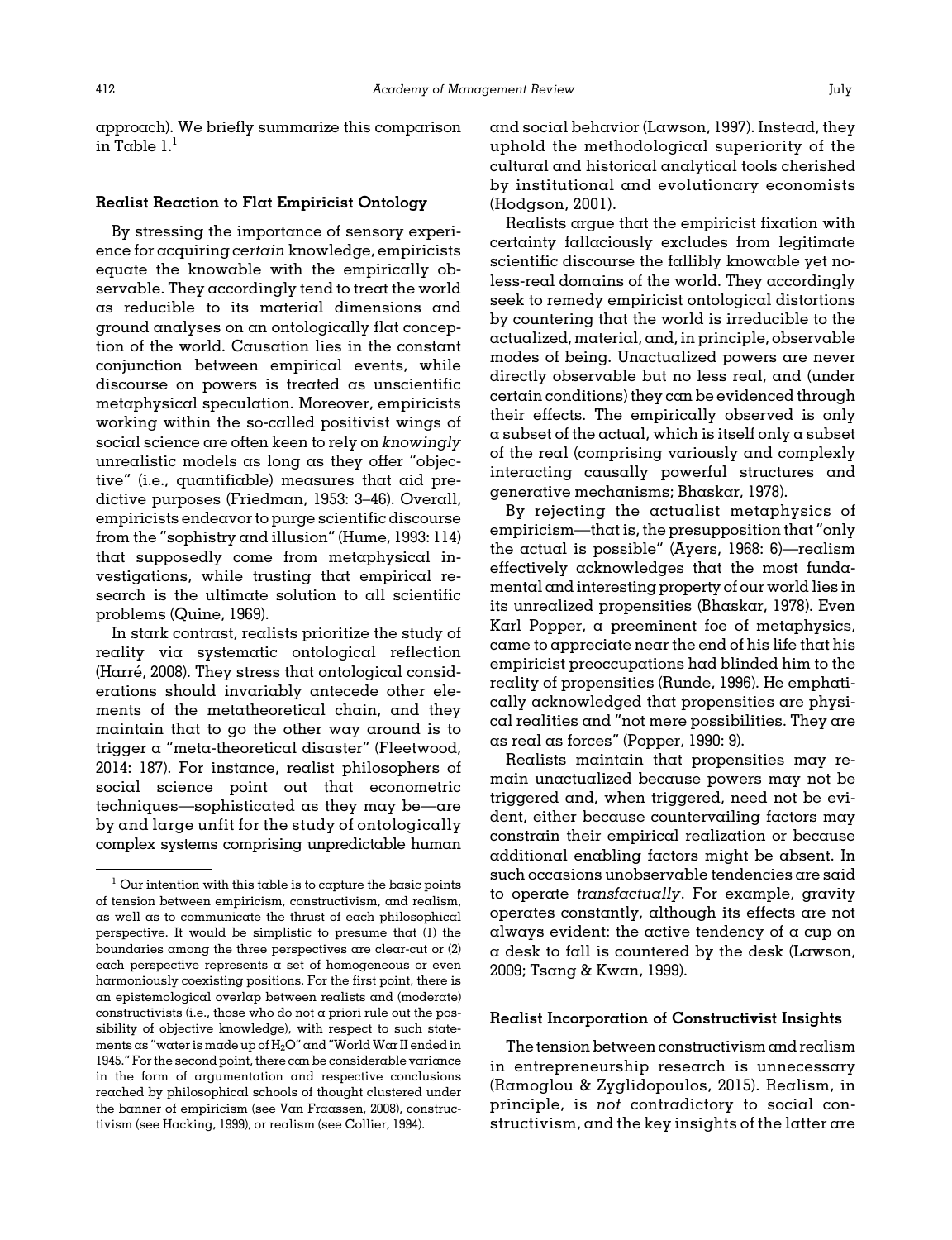#### <span id="page-3-0"></span>2016 Ramoglou and Tsang 413

| Dimension                                      | Empiricism                                                                                                                                                                                                                            | Constructivism                                                                                                                                                                                                                                                            | Realism                                                                                                                                                                                                                                          |
|------------------------------------------------|---------------------------------------------------------------------------------------------------------------------------------------------------------------------------------------------------------------------------------------|---------------------------------------------------------------------------------------------------------------------------------------------------------------------------------------------------------------------------------------------------------------------------|--------------------------------------------------------------------------------------------------------------------------------------------------------------------------------------------------------------------------------------------------|
| Ontology                                       | The world exists objectively<br>"out there." with $an$<br>emphasis on material<br>existence. Things that exist<br>must be empirically<br>observable. Causation is<br>indicated by the constant<br>conjunction of empirical<br>events. | The idea of an objective world<br>is an illusion; reality is<br>ultimately reducible to<br>social constructions. There is<br>no single way the world is or<br>can be. Agents can willingly<br>create their own realities as<br>$\log a$ as they regard them as<br>real.   | The world exists objectively,<br>albeit in various modes of<br>being. The real is broader<br>than the domain of the<br>empirically observable.<br>Tendencies are<br>unobservable and operate<br>transfactually.                                  |
| Epistemology                                   | What can count as scientific<br>knowledge must be based on<br>sensory experience, testable<br>by observation and<br>experiment. The objectivity<br>of research outcomes<br>requires the elimination of<br>subjective interpretations. | Contradictory interpretations<br>of external reality can be<br>equally valid. There are no<br>objective criteria for<br>assessing the truthfulness of<br>some categories of<br>knowledge claims,<br>particularly those that relate<br>to social or cultural<br>knowledge. | We can know the world<br>indirectly. Our observations<br>are theory laden and fallible.<br>We may use our imagination<br>in explaining phenomena,<br>but reality imposes<br>constraints on what should<br>be accepted as plausible<br>knowledge. |
| Conception of entrepreneurial<br>opportunities | Discovery: Entrepreneurs<br>discover opportunities that<br>preexist independently of<br>entrepreneurs as<br>empirically undiscovered<br>entities.                                                                                     | Creation: Opportunities do not<br>exist until they are created<br>endogenously by<br>entrepreneurs.                                                                                                                                                                       | Actualization: Opportunities<br>are propensities that exist<br>independently of potential<br>entrepreneurs, in the form of<br>unmet or possible market<br>demand that can be<br>actualized into profits.                                         |

TABLE 1 Brief Comparison of Empiricism, Constructivism, and Realism

accommodated within the former ([Kwan & Tsang,](#page-22-0) [2001](#page-22-0)). Realists accept the socially constructed nature of social reality and only reject extreme constructivist views that tend to taboo the notions of "reality" and "objectivity" [\(Bhaskar, 1998](#page-21-0)).

Realists acknowledge that social reality is dependent on the ways we think about it, but they caution against the implication that social reality does not exist. The subjective underpinnings of social reality only imply that social reality(1)would not exist in the absence of humans and (2) exists in ways qualitatively different from the "stuff" studied by natural scientists. Without  $\alpha$  doubt, "if we all woke up tomorrow and no longer believed that money existed, money would no longer exist (leaving only relatively useless bits of paper and metal)" [\(Alvarez](#page-20-0) [et al., 2014:](#page-20-0) 227). However, this does not mean that money does not exist objectively "out there." It only means that its objectivity is of  $\alpha$  different kind by virtue of the more ontologically complicated nature of being money (as opposed to paper).

[Searle \(1995\)](#page-23-0) argued that we ought to draw a distinction between ontological objectivity and ontological subjectivity. Although dollar bills may exist only insofar as they are perceived by human subjects as dollar bills, their ontologically subjective nature does not diminish their existential weight. It merely underlines the multiplicity of the modes of existence inherent in our world. Money may not exist in the same manner as ordinary pieces of paper, yet it can be studied objectively, albeit as an ontologically subjective entity. It could not have existed without humans. But it is a crude matter of fact that humans exist and have created the institution of money that has very real powers and effects.

Overall, in response to the constructivist tendency to subjectivize discourse on reality, realistsmaintain that realitymust, to some extent, exist independently and irreducibly from the ways we might think about it. For the realist, the single most important stage in the scientific advancement of a scholarly field lies in clarifying the mode of existence and independence of the entities posited at the foundations of the field [\(Brock & Mares, 2007](#page-21-0); [Devitt,](#page-21-0) 1997), particularly when their objectivity is under dispute.

## CHALLENGES TO THE DISCOVERY APPROACH

The most influential contribution to the discovery approach is [Shane and Venkataraman](#page-24-0)'s (2000)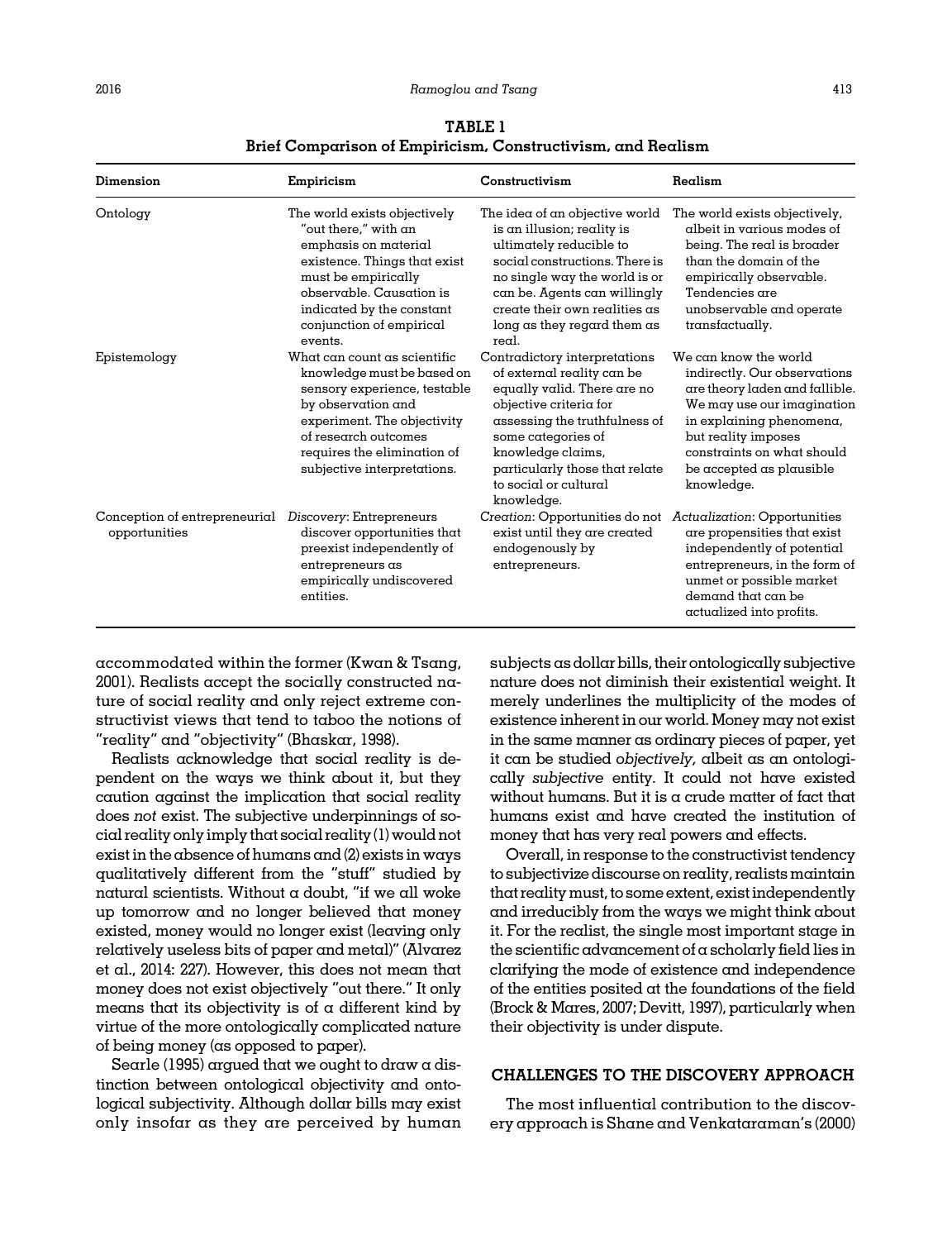article, "The Promise of Entrepreneurship As a Field of Research" (often referred to as "Promise"). Shane and Venkataraman took seriously the complaint that entrepreneurship "has become a broad label under which a hodgepodge of research is housed" (2000: 217). Drawing on [Schumpeter](#page-23-0)'s (1983) and Kirzner'[s \(1973\)](#page-22-0) assaults against the opportunity-free economic worldview at the heart of neoclassical economics, Shane and Venkataraman maintain that the defining feature of entrepreneurial phenomena is "the discovery and exploitation of profitable opportunities" (2000: 217). They recommend that the objective existence of entrepreneurial opportunities offers the sturdiest foundation for entrepreneurship as a distinctive subject of study, stressing that the nexus between individuals and opportunities constitutes the most promising research topic.

Entrepreneurship researchers often remark that the discovery approach is grounded in realist on-tology (e.g., [Alvarez & Barney, 2013](#page-20-0); Calás et al., [2009](#page-21-0); [Roscoe, Cruz,](#page-23-0) [& Howorth, 2013](#page-23-0)). In sharp contrast, our metatheoretical backdrop suggests that the positing of some "force exerted by the opportunities themselves" [\(Shane, Locke, & Collins,](#page-23-0) [2003](#page-23-0): 269) or the attribution of challenges to progress to the "lack of instruments for measuring entrepreneurial opportunity" [\(Dahlqvist & Wiklund,](#page-21-0) [2012](#page-21-0): 185) does not reveal the realist but, instead, the empiricist leanings of the discovery approach (see also [Ramoglou, 2013a](#page-23-0)). Before developing a genuinely realist concept of "entrepreneurial opportunity," we review the challenges to the discovery approach that gave rise to the constructivist movement, along with the concomitant rejection of the notion of opportunities as objectively existing realities.

## Constructivist Reaction

Although [Shane and Venkataraman](#page-24-0)'s (2000) framework defines contemporary entrepreneurship research, there is increasing disillusionment regarding its promise to meaningfully drive entrepreneurship research forward. Even Venkataraman has considerably distanced himself from this framework and joined forces with the rising constructivist reorientation [\(Sarasvathy &](#page-23-0) [Venkataraman, 2011;](#page-23-0) [Venkataraman, Sarasvathy,](#page-24-0) [Dew,](#page-24-0) [& Forster, 2012\)](#page-24-0).

First, we still lack a predictively successful entrepreneurship theory and do not know why only some individuals can see and/or respond to opportunities [\(Arin, Huang, Minniti, Nandialath,](#page-20-0) & [Reich, 2015](#page-20-0); [Roscoe et al., 2013](#page-23-0)). Second, the discovery approach has revived the notorious research quest for the "entrepreneurial difference" ([Gartner, 1989](#page-21-0)) in response to the puzzle that only a few individuals respond to the presence of opportunities, and Shane himself leads the contentious research concerning the genetic makeup of enterprising individuals ([Nicolaou, Shane,](#page-23-0) [Cherkas, Hunkin,](#page-23-0) [& Spector, 2008](#page-23-0); [Shane](#page-24-0) & [Nicolaou, 2013](#page-24-0)).

Moreover, there is an assault on discovery scholarship for portraying entrepreneurs with "superior cognitive capabilities" [\(Shane, 2003:](#page-23-0) 45) that supposedly allow them to foresee opportunities in an otherwise uncertain world [\(Chiles,](#page-21-0) [Bluedorn,](#page-21-0) [& Gupta, 2007](#page-21-0); [McMullen](#page-23-0) [& Shepherd,](#page-23-0) [2006\)](#page-23-0). Yet the most troubling aspect of the discovery approach lies in the elusiveness of the opportunity construct [\(Dimov, 2011; Gartner, 2014\)](#page-21-0): "opportunities are assumed to simply exist . . . without any real clarity as to what this would meαn" ([G](#page-22-0)ö[rling & Rehn, 2008](#page-22-0): 101).

Given these problems, it is understandable why a growing contingent dismisses the core of the discovery approach—that opportunities are objectively existing entities. Moreover, [Alvarez and](#page-20-0) [Barney](#page-20-0)'s (2007, [2010](#page-20-0)) systematic development of the creation approach harbors promise in progressing entrepreneurship research along a different path. According to this ontological reorientation, the discovery approach cannot either detect opportunities or predict entrepreneurial events because these are only socially constructed "entities" that do not exist independently of the ways entrepreneurs think about them ([Alvarez et al., 2014;](#page-20-0) [Spedale &](#page-24-0) [Watson, 2014\)](#page-24-0). We should break free from the notion of exogenous opportunities waiting to be seized and adopt a view of opportunities as endogenously constructed (created, made, fabricated, or manufactured) through human agency ([Baker](#page-20-0) [& Nelson, 2005](#page-20-0); [Bruyat & Julien, 2001](#page-21-0); [Santos](#page-23-0) [& Eisenhardt, 2009](#page-23-0); [Sarasvathy, 2001\)](#page-23-0).

In relocating the locus of causality from "ethereally existing opportunities" [\(Alvarez](#page-20-0) & [Barney, 2010](#page-20-0): 562) to human agency, constructivist scholarship neatly sidesteps the conceptual problems associated with the objectivist treatment of opportunity. The constructivist reaction also strengthens the theorization of entrepreneurial phenomena by paying due attention to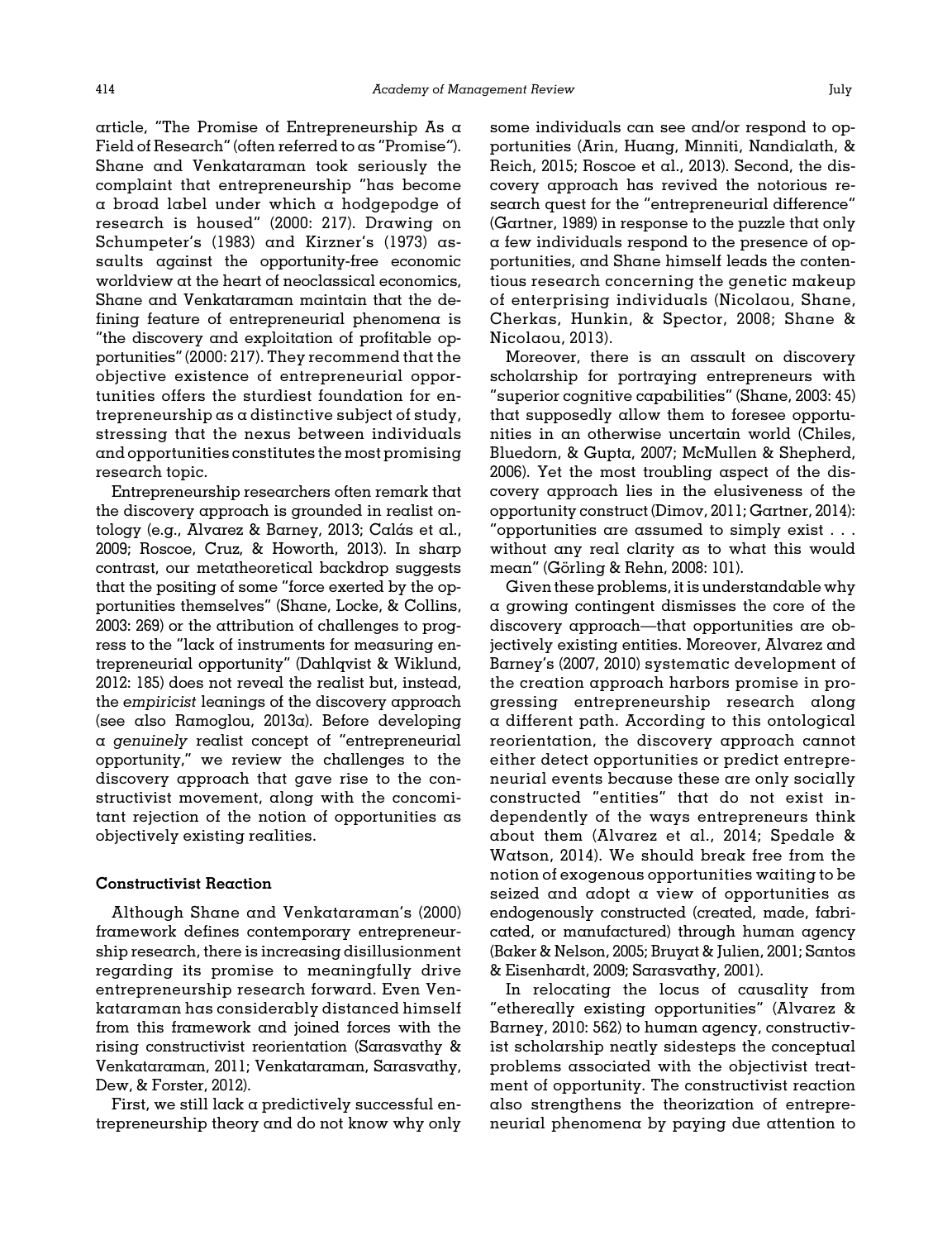the creative aspects of the entrepreneurial process, such as reconfiguring the value chain, manufacturing a new product, and raising the required capital (e.g., [Baker](#page-20-0) & [Nelson, 2005;](#page-20-0) [Cornelissen](#page-21-0) [& Clarke, 2010](#page-21-0)). The role of creative entrepreneurial agency, in fact, sits uncomfortably in a world where opportunities exist as dollar bills simply awaiting discovery. As stressed by McMullen, this static worldview "neglects the importance of agency in entrepreneurship . . . [and] opportunity becomes a deterministic and overly structural concept" (2015: 663). Moreover, skeptics of the discovery perspective are right to remark that treating opportunities as entities awaiting discovery does not allow a meaningful conceptualization of the temporal and uncertain aspects of the entrepreneurial process ([Klein, 2008;](#page-22-0) [McMullen & Dimov,](#page-23-0) [2013](#page-23-0)).

## Toward Realism

Constructivists have surely made important critiques and pioneered promising conceptual advances. Nonetheless, from a realist standpoint, entrepreneurial theory has experienced an oftdocumented pattern in the social sciences since the mid-twentieth century—namely, an overreaction to ontologically problematic metatheories encouraged by empiricism, resulting in skepticism toward the treatment of social reality as "mind-independently existing" or "real" [\(Fleetwood,](#page-21-0) [2014\)](#page-21-0). As discussed, realism is not incompatible with constructivism. In fact, it allows the theorization of subjectively constituted entities as real entities that can be objectively studied as long as we acknowledge their qualitatively distinctive mode of existence. Realism encourages the formation of rich ontological landscapes through the meaningful metatheoretical organization of varied commitments to existence (Harré & Madden, [1975;](#page-22-0) [Searle, 1995\)](#page-23-0).

Our realist backdrop suggests that we should not hastily dispense with an objectivist intuition that may be waiting to find its proper ontological articulation—beyond empiricist reifications. Moreover, putting aside philosophical considerations, we do find the thesis that opportunities exist "out there" in some objective sense (i.e., they exist independently from potential entrepreneurs or entrepreneurship researchers) intuitively appealing. Is it not compelling to say that Richard Branson exploited a number of "Virgin-branded"

opportunities? Relatedly, there are cases that clearly contradict the creation approach's argument that "opportunities do not exist until entrepreneurs create them through a process of enactment" ([Alvarez, Barney, & Anderson, 2013:](#page-20-0) 307). Take, for example, the opportunity to profit through the production of T-shirts and aprons with the "Je suis Charlie" slogan (translation: "I am Charlie") following the terrorist attack at Charlie Hebdo in Paris on January 7, 2015 ([Moulai & Paysant, 2015](#page-23-0)). The opportunity itself was by no means created by those who produced the T-shirts and aprons, despite any elements of creativity involved (cf. [Sarasvathy,](#page-23-0) [Dew, Velamuri,](#page-23-0) & [Venkataraman, 2010:](#page-23-0) 92). The opportunity unquestionably came into existence because of the terrorist attack.

Our task in the next sections is to systematically develop a realist theorization of entrepreneurial opportunities. This theoretical alternative will enable us to stay committed to the objectivity of opportunities while withstanding the challenges discussed above.

# A REALIST ACCOUNT OF ENTREPRENEURIAL OPPORTUNITIES

We have seen that there are "two dimensions of realism" ([Devitt, 1997:](#page-21-0) 14) required for asserting the reality of a disputed entity—namely, the dimensions of existence and independence ([Brock](#page-21-0) & [Mares, 2007](#page-21-0)). The second dimension is fairly straightforward: that opportunities exist independently means that without their preexistence it is impossible for an entrepreneur to profit. Regardless of opportunities' form of existence, any genuinely realist position requires that an opportunity's agent independence be consistently acknowledged. We will elaborate the independence dimension below when we theorize the space of "nonopportunity" (Dimo Dimov, personal communication).

In this section we probe the first dimension by unpacking the propensity mode of being via rereading Kirznerian analysis in a realist light. This is crucial for the task of moving beyond the idea that in order to be objective, opportunities must be, "in principle, observable" [\(Alvarez](#page-20-0) & [Barney, 2007:](#page-20-0) 13), yet without having to deny their objectivity by asserting that "opportunities are social constructions that do not exist independent of entrepreneurs' perceptions" [\(Alvarez](#page-20-0) & [Barney,](#page-20-0) [2007:](#page-20-0) 15).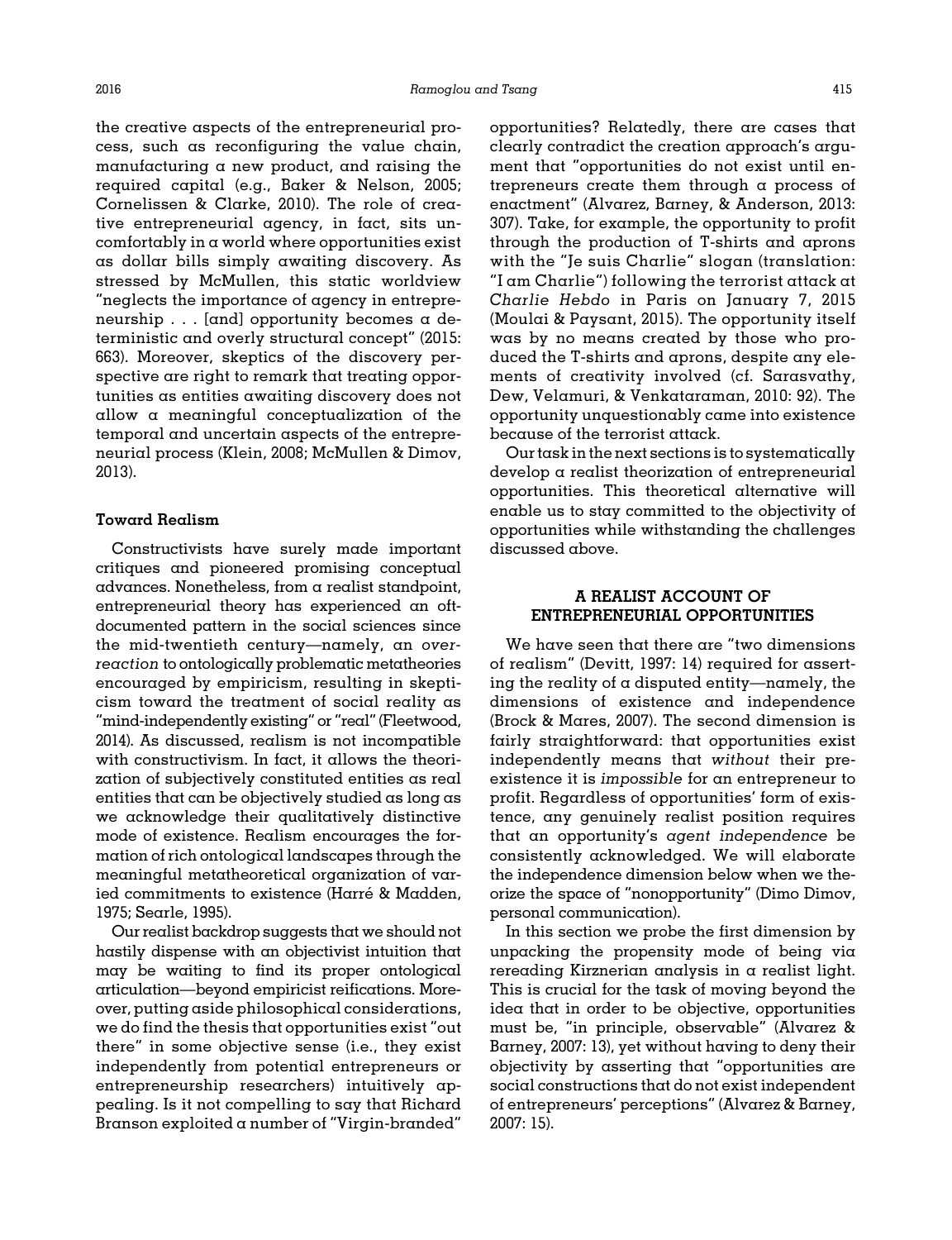# Neoclassical Actualism and the Kirznerian Intuition

Physicists study phenomena occurring within the contexts of tight experimental control. In the desire to emulate the research practices of physical scientists, neoclassical economists treat economies as fairly simple and highly predictable systems that exist in states of equilibrium ([Arrow](#page-20-0) [& Debreu, 1954](#page-20-0); [Walras, 1954\)](#page-24-0). Based on such methodologically convenient yet ontologically oversimplified models of reality, supply and demand supposedly equilibrate and their "nexus" manifests in prices.

The most noticeable way in which these static models fail to match the workings of the real world is that they cannot explain change ([Schumpeter,](#page-23-0) [1983\)](#page-23-0). From a realist point of view, however, the problems with the notion of equilibrium run deeper and exceed the limitation of accounting for changes observed in the empirical layers of reality. The core concern pertains to the actualist treatment of nonchange. In a conception of the world lacking underlying powers and tendencies, what is absent from the face of the world is simply impossible. The neoclassical worldview effectively presumes that the possible is in sync with the actual ([Arrow, 1974](#page-20-0)) and is ultimately devoid of the propensity at the heart of realist ontology [\(Lawson, 1997\)](#page-22-0).

In stark contrast, realism endorses the recognition of propensity even in the most (empirically) stable of situations. In spite of the lack of relevant theoretical vocabulary, [Kirzner \(1979, 1997](#page-22-0)) ingeniously grasped this realist insight in appreciating that equilibrium-based economics fails to capture the deeper workings of real-world economies. His insistence that unexploited profit opportunities exist essentially is an emphatic rejection of the actualist thesis that existing opportunities must be instantly exploited. Opportunities exist at "each and every moment" ([Kirzner,](#page-22-0) [1997](#page-22-0): 82), even in the most seemingly stable of situations. No change is necessary for their existence. Kirzner attributed the existence of unexploited opportunities to the scarcity of the "entrepreneurial alertness" (purportedly) required for their discovery (see also [Hayek, 1945\)](#page-22-0). For Kirzner, "it is entirely possible for an individual to pass up an available opportunity for pure gain, without taking advantage of it. . . . [We ought to] grapple with the very real possibility of unexploited opportunities for profit" (2006: 262). The seemingly minor correction of the presumption—in their presence, opportunities are inevitably exploited—has enormous metatheoretical ramifications. It entails commitment to the depth ontology advocated by realism.

#### The Ontological Status of Opportunities

Realist philosophy can provide a direct answer to the question, "What is the ontological status of the opportunity e.g. Kirzner mentions?" [\(G](#page-22-0)ö[rling](#page-22-0) & [Rehn, 2008:](#page-22-0) 96), which Kirzner himself acknowledged as a "profound philosophical question" (2009: 150). The opportunities that analytically emerge in response to Kirzner's (instinctive) rejection of the neoclassical worldview's actualist metaphysics belong to the ontological category of propensity. They exist akin to the unactualized propensity of seeds. Unlike undiscovered archeological artifacts, they do not qualify as empirically unidentified objects of the world. It is therefore misleading to discuss their discovery, since the word"discovery" connotes perceptual contact with actualized entities (or events).

From a realist standpoint, as introduced earlier, entrepreneurial opportunity can be defined as the propensity of market demand to be actualized into profits through the introduction of novel products or services. These products or services do not have to be novel to the global market but, rather, new only for the target market. When the introduction of novel products or services dovetails with profits, then an opportunity qua propensity is said to have been actualized. We accordingly call our conceptualization of entrepreneurial opportunities the actualization approach, and distinguish it from the discovery approach. [Table 1](#page-3-0) presents a brief comparison of the conceptions of entrepreneurial opportunity under empiricism, constructivism, and realism.

Kirzner not only did not develop his realist intuition far enough but also inadvertently allocated opportunities to an ontologically unfit category: from the category of unactualized propensities to that of actualized but undiscovered realities. We already noted that strong reliance on the inapt word "discovery" may be a linguistic barrier to grasping the reality of opportunities qua propensities. This seemingly innocent linguistic malpractice alone might entrap our theoretical imagination within the bounds of the ontologically erroneous category, bewitching us into inferring that opportunities must exist as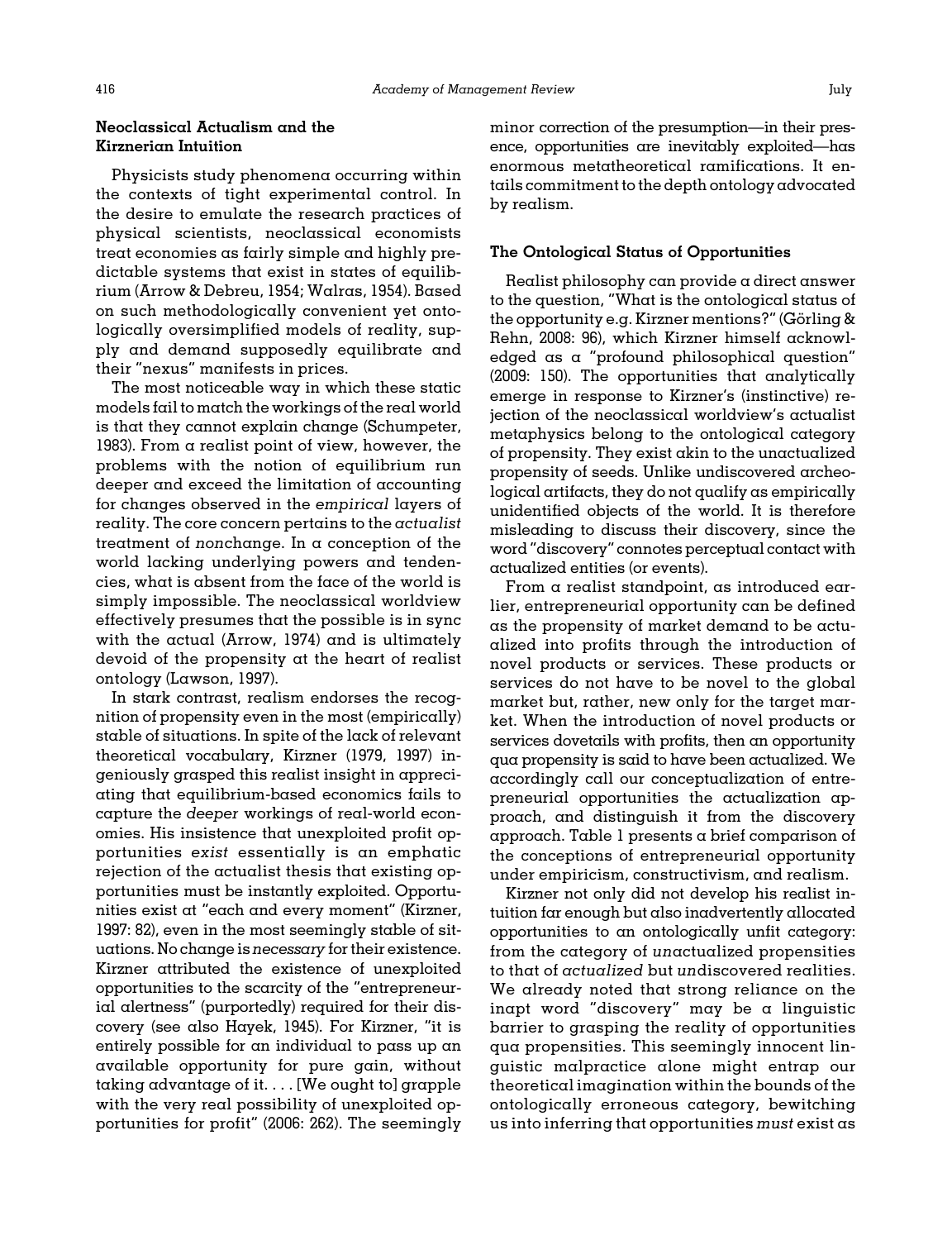actualized entities that can be somehow observed [\(Wittgenstein, 1958](#page-24-0)). Our realist analysis nonetheless allows us to break free from the counterintuitive yet deep-seated picture of opportunities existing "like dollar bills blowing around on the sidewalk" [\(Casson](#page-21-0) [& Wadeson, 2007](#page-21-0): 285). Our analysis additionally facilitates the appreciation that opportunities are more like the (unobservable) intrinsic power of a seed's propensity to germinate into  $\alpha$  flower—versus the flower itself.

Up to this point we have explicitly identified the ontology of entrepreneurial opportunity through a realist reconstruction of Kirzner's critical engagement with ontologically neglectful studies of economies. In doing so, we afford an answer to the recalcitrant puzzle of entrepreneurial theory [\(Kirzner, 2009;](#page-22-0) [Suddaby et al., 2015\)](#page-24-0), offer a realist definition of entrepreneurial opportunities, and uncover a category mistake in the foundation of entrepreneurial theory. An in-depth realist account of opportunities, however, requires us to move beyond analogies borrowed from the natural world ([Birkinshaw, Healey, Suddaby, & Weber,](#page-21-0) [2014;](#page-21-0) [Lawson, 2003\)](#page-22-0) and reflect on the ways opportunities may be plausibly said to exist in human societies where entrepreneurial actions take place.

Entrepreneurial opportunities must have vast ontological differences compared with the crude propensities of the natural world; for one, the very meaningfulness of the word "opportunity" presupposes the background existence of subjectively set and socially conditioned goals. Even in the rudimentary example of  $\alpha$  seed's propensity to actualize into a flower, this propensity cannot be said to exist as an opportunity without the presumption that it can make the satisfaction of agricultural goals possible. Moreover, although profit is customarily treated as an "objective outcome" motivating entrepreneurial action, individuals will typically have various evaluative reactions to publicly describable outcomes ([McMullen, 2015](#page-22-0): 655). The level (or duration) of profitability judged as "adequate," as well as the act of measuring profitability (e.g., in choosing accounting vis-a-vis economic metrics; [McMullen](#page-23-0) ` & [Dimov, 2013:](#page-23-0) 1494, 1508–1509), is inevitably a subjective matter.

Despite the subjectivity of goals, the conditions of their satisfaction lie in the objective conditions of the world. To more closely scrutinize the nature of the propensity that makes the satisfaction of entrepreneurial subjectivities

objectively possible, we face the question, "What is the fundamental nature of the 'seed' of market demand that must preexist for the goal of profit to be a genuine ontological possibility?"

# EXISTENCE AND ACTUALIZATION OF ENTREPRENEURIAL OPPORTUNITIES

In this section we deepen our theorization of opportunities through (1) the identification of desire as the core ontological ingredient of opportunities qua latent market demand and (2) the recognition of the role of enhanced agentic effort in actualizing ontologically demanding opportunities.

## Realist Theorization of Unmet Market Demand

In the neoclassical worldview there is "no scope for pure profit" ([Kirzner, 1997:](#page-22-0) 69), and the idea of unmet demand is intrinsically paradoxical (see also [Sarasvathy et al., 2010\)](#page-23-0). Demand is synonymous with purchasing behavior—"What could be, is" [\(Martin, 2009](#page-22-0): 519)—and there is no ontological space for demand that is both real and simultaneously absent from market transactions. A realist conceptualization of demand requires an ontological deepening capable of analytically disjoining it from actual consumer behaviors (see [McMullen, 2011](#page-22-0), and [Schumpeter, 1983](#page-23-0)). The category of desire is crucial for conceptualizing a demand that is out of sync with overt consuming behaviors. It satisfies the requirement of realist philosophy of science for ontological depth ([Danermark, Ekstrom, Jakobsen,](#page-21-0) [& Karlsson, 2002](#page-21-0)) and is also central to the realist philosophy of mind [\(Searle, 1983](#page-23-0)).

The concept of desire most typically refers to transfactually operating tendencies. It exists as an unobservable and ex ante nonevident force that can nonetheless produce observable effects under appropriate circumstances. Take as an example the behavior of prisoners who do not try to escape. The absence of escape attempts by prisoners does not imply an absence of the desire to escape. Desire captures an existing dynamism underlying even the most empirically stable of situations; prisoners' desire to break free is out of sync with the compliant behavior observed on a quiet day in the prison.

Consider the currently absent yet highly desired cure for HIV as an example of a desire forming the core component of an objectively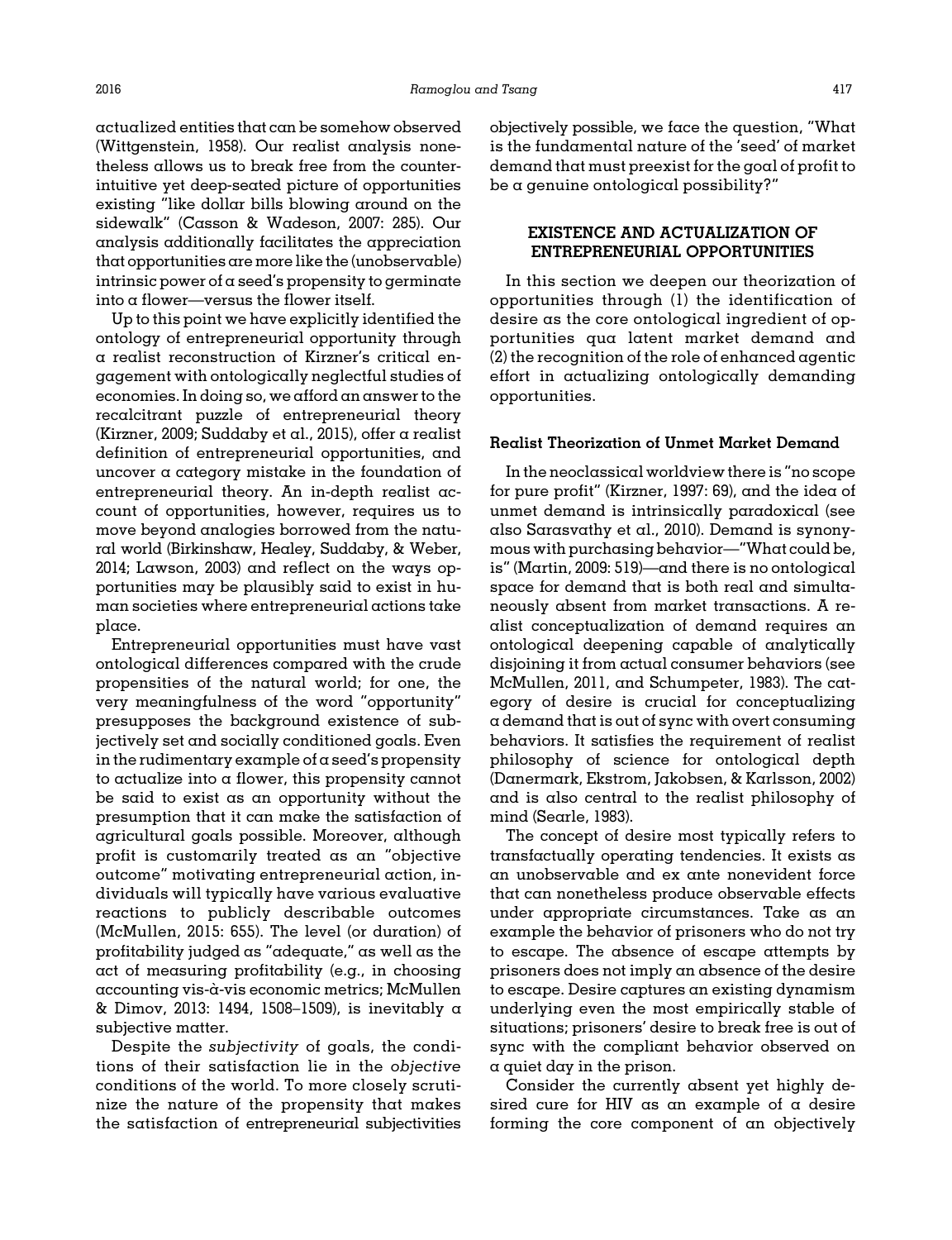existing profit opportunity. This desire operates as a transfactually existing tendency that will materialize into consuming behavior once a pharmaceutical company offers the cure. With respect to the opportunity to profit through T-shirts and aprons with the "Je suis Charlie" slogan, that opportunity fundamentally existed in the active desire of people to express repulsion for the terrorist attack at Charlie Hebdo. Consider also an example in which no technological breakthrough or environmental change is necessary for the existence of a transfactual opportunity: profiting by opening a Mediterranean restaurant in a city where no similar restaurants previously existed. In the first two cases, desire is arguably manifest or easy to discern before the product actually enters a market. In contrast, this need not be the case with the Mediterranean restaurant. The desire for such cuisine need not be knowable by an entrepreneur, or even customers themselves before encountering exotic tastes not previously on offer.

Finally, it is worth noting that unmet market demand need not exist in the desire for concrete products or services. For instance, desire is not targeted at a specific HIV-curing substance or a particular slogan such as "Je suis Charlie." Desires typically exist in the abstract (e.g., the desire to cure oneself of the HIV virus or to protest against religious terrorism), and novel products and services can be suitable candidates for their satisfaction.

# Differentiating Mode of Actualization from Mode of Existence

Up to this point we have demystified the kind of propensity intuited by Kirzner in his reference to unfulfilled tendencies toward equilibrium or "ready-made" opportunities awaiting discovery by "passive" agents. However, skeptics object to this static view of opportunities because it fails to acknowledge the salience of entrepreneurial effort and agency [\(McMullen, 2015\)](#page-22-0). Suddaby et al. astutely recognize that it is empirical cases of intense entrepreneurial effort fueling the creation perspective's rejection of the notion that opportunities exist objectively:

When Steve Jobs created the iPhone . . . he recognized that he could create and promote a product that consumers did not even realize they wanted. Similarly, when Edison created the electric light bulb, he supplemented the innovation effort with

a tremendous effort to legitimize the product i.e., to socially construct the conditions for consumer acceptance of a product that had no prior contextual understanding or awareness in the marketplace (2015: 3).

We agree that transfactually existing opportunities cannot capture the totality of opportunities.

However, this premise does not lead to the conclusion that "opportunities are social constructs" ([Barreto, 2012](#page-21-0): 360) that "do not exist as independent realities" ([Spedale](#page-24-0) [& Watson, 2014](#page-24-0): 761). We resist the polarization between objectively existing opportunities and subjectively constructed opportunities by explaining that there is no genuine tension between the constructivist intuitions animating the creation approach and the objectivity of opportunities. With subtle conceptual adjustments, our actualization approach can accommodate constructivist intuitions without surrendering commitment to their objective ontology. In keeping their mode of existence apart from their mode of actualization, we acknowledge the ontology of opportunity types animating creation theory's reaction as agent-independent opportunities whose actualization is nevertheless agency intensive.

## Agency-Intensive Opportunities

Schumpeter discerned the insufficiency of product development for the successful realization of business goals by noting that consumers often ought to "be taught to want new things . . . [or] educated by . . . [producers] if necessary" (1983: 65; see also [Penrose, 1995](#page-23-0): 80). For example, "it was not enough to produce satisfactory soap, it was also necessary to induce people to wash" ([Schumpeter, 1939:](#page-23-0) 243).

Thomas Edison's case is particularly instructive. In hindsight, electric lighting looks like  $\alpha$  technological inevitability. However, the development of  $\alpha$  product that could be  $\alpha$  superior solution to users' needs was alone insufficient for the successful venture realization. It took Edison remarkable effort to overcome the resistance and skepticism toward this innovation, such as his effort in working out design details that invoked familiarity with widely used technologies of the time [\(Hargadon](#page-22-0) & [Douglas, 2001](#page-22-0)).

While creation theorists correctly acknowledge the elements of creativity and skillful entrepreneurial engagement, they unnecessarily throw the baby out with the bathwater by denying the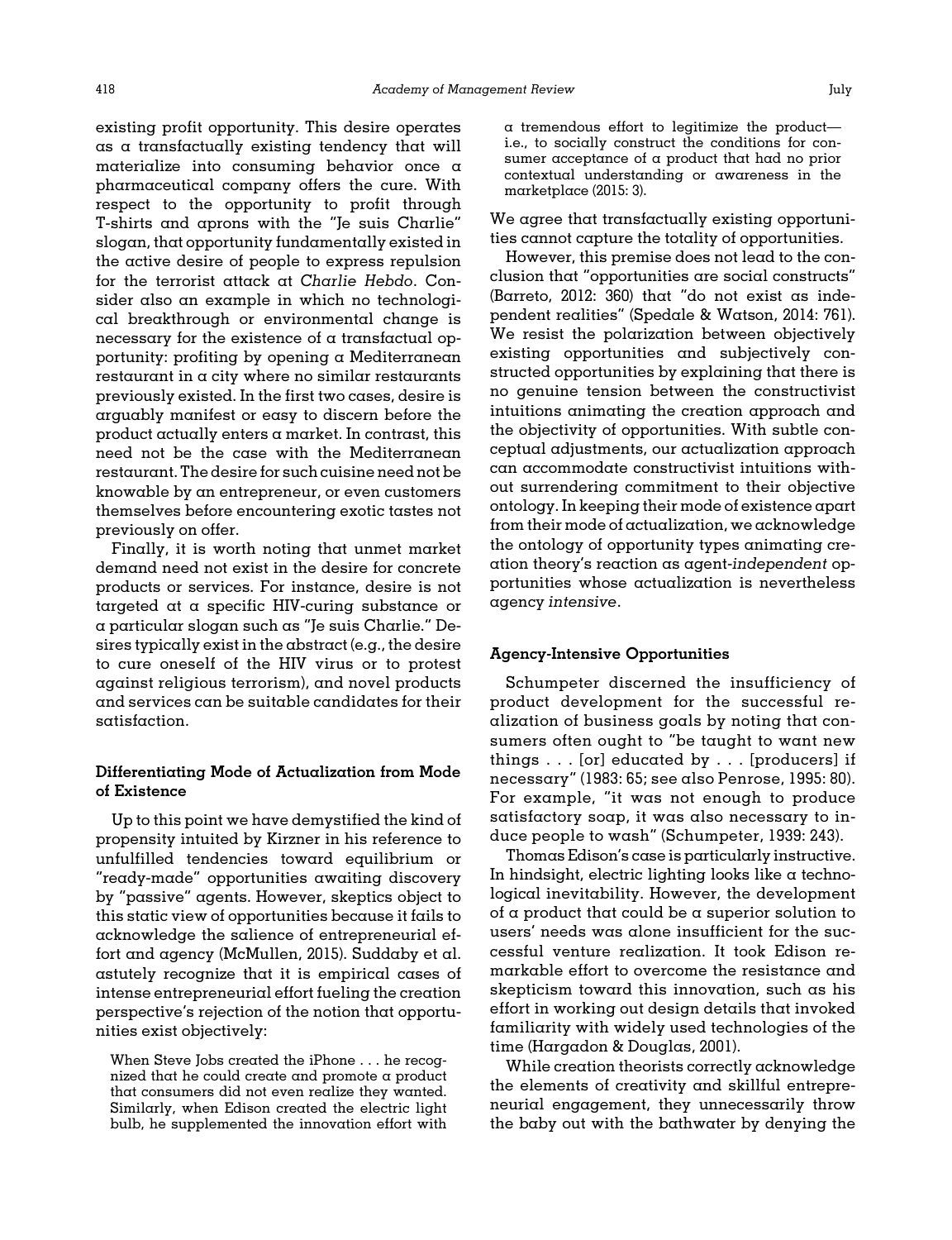objectivity of opportunities. Instead, we can retain commitment to their objectivity by acknowledging a type of desire that does not exist in ways that the cure for HIV does but that can exist in the presence of appropriate desire-eliciting efforts. What we can potentially desire may not operate actively. Imagine, for example, a situation in which an individual meets a person who at first sight seems uninteresting, but the individual then gradually develops a desire for this person's continued presence. A desire to own a sports car after watching a compelling advertisement can emerge in someone who does not currently have an active desire to buy an automobile. In the case of a transfactually existing desire, the very supply of a product can prove sufficient for the realization of profits. In contrast, in the case of  $\alpha$  desire that can emerge but is not active at a given point in time, the actualization of a related opportunity is unlikely without appropriate marketing, advertising, and/or legitimating efforts [\(Suddaby](#page-24-0)

& [Tihanyi, 2011\)](#page-24-0). If in the examples of the iPhone and the electric light bulb the very fact that they eventually led to profits testifies to the objective preexistence of the related opportunities, we may also consider what appears to be a yet-to-actualize opportunity that nonetheless does not seem to be readily exploitable. Janicki Bioenergy recently produced a machine that generates clean water out of human excrement. Although there is  $\alpha$  strong desire for sanitized water in many regions of the world, not many individuals would desire to drink water poured from this machine. It arguably takes ingenious effort, such as having Bill Gates drink the water ([BBC News](#page-21-0), 2015), to actualize the opportunity in question. The image of Gates carries strong symbolic power with potent reassuring effects regarding the safety of this new technology. On an ontological level, eradication of fears that counter the desire for this technological solution is a prerequisite for success.

& [Greenwood, 2005; Webb, Ireland, Hitt, Kistruck,](#page-24-0)

Just as the blossoming of  $\alpha$  flower may require efforts aimed at realizing the flower seed's propensity to blossom, the possibility of entrepreneurial success may require a multitude of creative endeavors aimed at the actualization of a preexisting opportunity (see also [Ramoglou](#page-23-0) & [Zyglidopoulos, 2015](#page-23-0)). Still, the existence of entrepreneurial opportunities remains independent of the thoughts, imagination, or actions of any given entrepreneur, entrepreneurial team, or

entrepreneurial organization. Edison did not create or design the opportunity. To deny this agent-independence premise is to accept that limits to the possible are ultimately determined by creative agency and that Edison could effectively use his entrepreneurial resourcefulness to succeed in any entrepreneurial undertaking.

## UNPACKING THE INDEPENDENCE DIMENSION

In acknowledging the causal role of creative agency in realizing entrepreneurial goals, we run the risk of violating the above-mentioned realist dimension of independence. Here we show that our position is consistent with this dimension, thus guarding against the tendency of portraying entrepreneurial agents as limitlessly powerful superagents (see also Suddaby,  $2010a$ ). The theorization of the nonopportunity space is key to tackling the metaphysics of possibilism, as presupposed by exaggerated portraits of creative entrepreneurial agency (e.g., [Garud & Karnøe,](#page-21-0) [2001;](#page-21-0) [Venkataraman, 2011\)](#page-24-0).

## Pitfalls of Possibilism

The actualist resists granting ontological plausibility to currently absent and only imaginable states of the world. In sharp contrast, the possibilist asserts that "what is thinkable is possible too" [\(Wittgenstein, 1922](#page-24-0): 3.02). If for the actualist the absent is impossible, then the possibilist commits the diametrically opposite fallacy by failing to acknowledge ontological limits to the possible. Possibilism translates into a worldview in which entrepreneurs have the power to create the future they dream of. This implies that one can successfully realize the goals motivating entrepreneurial actions as long as one tries hard enough.

By denying the existence of objective opportunities, the creation approach subscribes to the metaphysics of possibilism. If "an opportunity is an epistemological construct [and its] ontological status is irrelevant" [\(Venkataraman, 2011](#page-24-0): 106), it is logically inevitable that the market demand required for the realization of successful outcomes must be reducible to agentic social construction processes. There are simply no limits to the possible in  $\alpha$  world in which opportunities have no agent-independent existence. In stating that creation theorists posit a failure-free world, we do not imply that they do not acknowledge the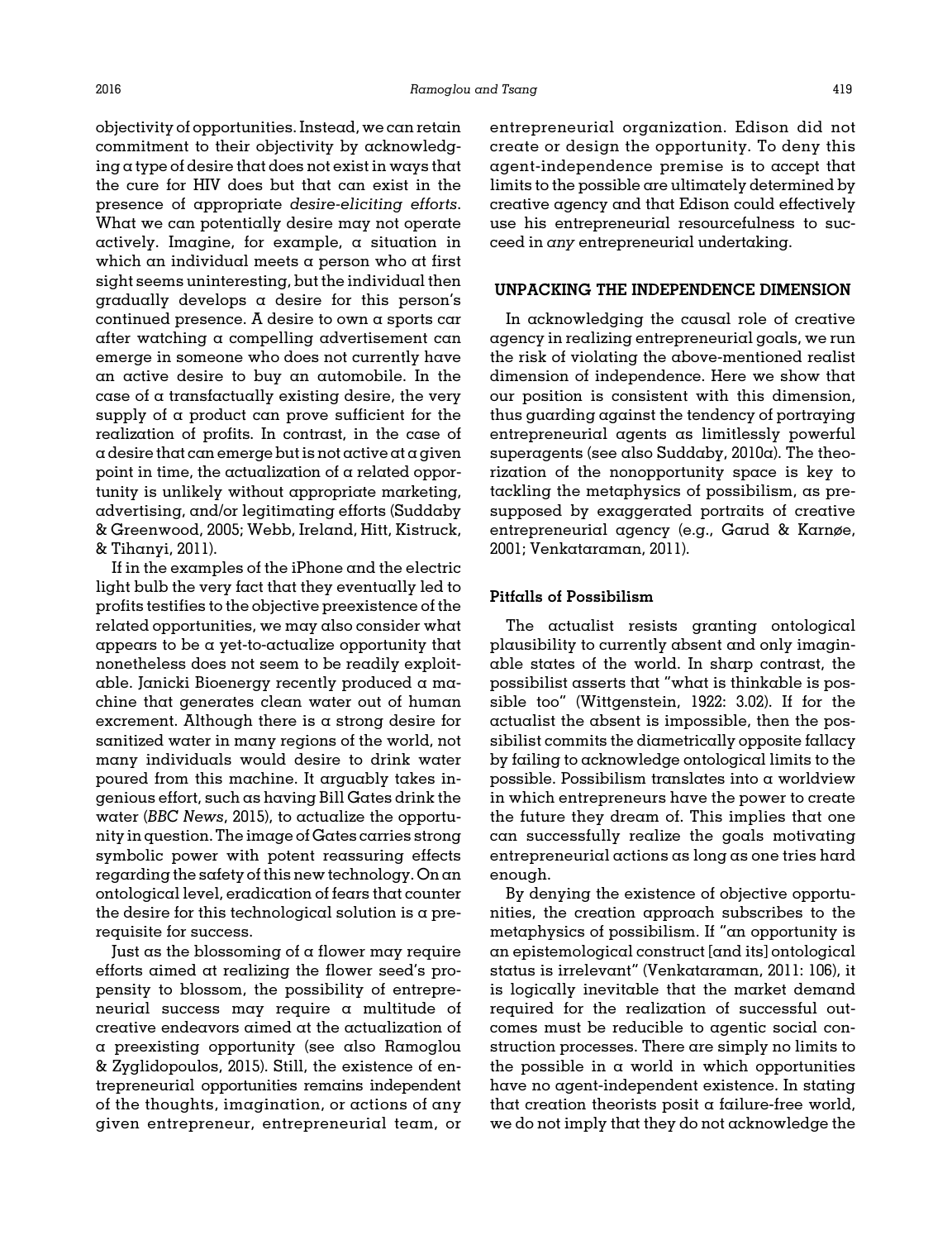possibility of failure. Rather, we mean that failure is treated as a mere possibility.

# Space of the Impossible

In a possibilist frame of mind, Stevenson and Jarillo seminally defined opportunity as a "future situation which is deemed desirable and feasible" (1990: 23). In contrast, we conceptualize opportunity as the objectively existing propensity that makes ontologically possible a future situation deemed desirable and feasible. We drive the agent independence of opportunity home by underscoring the category of nonopportunity next to the domain of unactualized opportunities. The ontological domain of nonopportunity is one that lacks the objective conditions necessary for profit actualization. Like watering soil where no seeds exist, venturing in this domain cannot be profitable, regardless of the level of effort or entrepreneurial resourcefulness.

Schumpeter captured this intuition by stating, "contra to conventional wisdom," that, in the productive process, there is "in general no real leader, or rather the real leader is the consumer" (1983: 21, emphasis added). In fact, Schumpeter went so far as to assert that the "people who direct business firms only execute what is prescribed for them by wants or demand" (1983: 21, emphasis added). We do not rule out the power of creative agency to alter the course of events. The preceding section demonstrates how the propensity framework allows us to resist deterministic conceptions regarding the actualization of propensities, acknowledging that it often takes considerable effort to stimulate demand. This acknowledgment nonetheless does not contradict the thesis that an opportunity must be either preexistent or absent; it is "an either/or occurrence. Something is either possible, or not.... There are no shades of grey" ([Gartner, 2014](#page-21-0): 28). Whether an entrepreneurial action can dovetail with profits is predetermined, although whether a potentially profitable entrepreneurial action will dovetail with profits is not.

In contemporary entrepreneurship research this insight is best expressed by McMullen and Dimov, who stress that "there is no entrepreneurial opportunity without customer demand" (2013: 1494). Their argument is that

and able to pay the entrepreneur's asking price. Without this demand, no opportunity exists [\(McMullen, 2011\)](#page-22-0). The entrepreneur may engage in hard-sell tactics in an aggressive attempt to influence the customer, but ultimately the choice to engage in an exchange is the customer's to make [\(McMullen & Dimov, 2013:](#page-23-0) 1494).

The notion of nonopportunity arguably resonates with what the layperson accepts as plausible. Potential entrepreneurs, whether business students ([Keh, Foo, & Lim, 2002](#page-22-0)) or prison inmates ([Patzelt, Williams,](#page-23-0) [& Shepherd, 2014\)](#page-23-0), typically face few difficulties in coming up with ideas for profitable ventures. We are nonetheless aware that our ideas need not be consistent with reality and may be nothing but a figment of our willful imagination.

People's desire to travel to the moon, for instance, has existed from time immemorial. However, current aerospace technology would render the commercialization of moon travel an unprofitable venture because of the insurmountable financial costs involved. It is likewise unrealistic to believe that one can profit by selling Mercedes in places where the desire for luxury might exist but the median income does not exceed a few thousand U.S. dollars ([Shane et al., 2003](#page-23-0): 262). Consider also the spectacular failure of Ford Motor Company with the Edsel model in the 1950s, which could not have been averted regardless of any marketing approach Ford might conceivably have deployed ([Brooks, 1963](#page-21-0)). The design and pricing of the Edsel in the 1950s were arguably a nonopportunity.

Institutional insights can also shed valuable light on the ways historical contingencies limit the boundaries of the possible [\(DiMaggio](#page-21-0) & [Powell, 1983;](#page-21-0) [Sydow, Schrey](#page-24-0)ö[gg, & Koch, 2009\)](#page-24-0). For instance, it is arguably impossible to run a profitable venture by selling dog or horse meat in certain markets. The cultural schema that dogs and horses share human properties, coupled with the script "edibility is inversely related to humanity," simply makes their consumption unthinkable in many regions [\(Sahlins, 1976:](#page-23-0) 174–175). In addition to cases of nonopportunity for all interested agents (e.g., it is impossible for anybody to profit in market X), the boundaries of the possible can also vary along the contextual positions in which individuals find themselves [\(Lawson,](#page-22-0) [2003;](#page-22-0) [Stinchcombe, 1983\)](#page-24-0). Although a profit opportunity can exist objectively, it need not be an opportunity for anyone not suitably positioned to

the entrepreneur can be in the right place at the right time, but what makes this place and time "right" is the presence of  $\alpha$  customer who is willing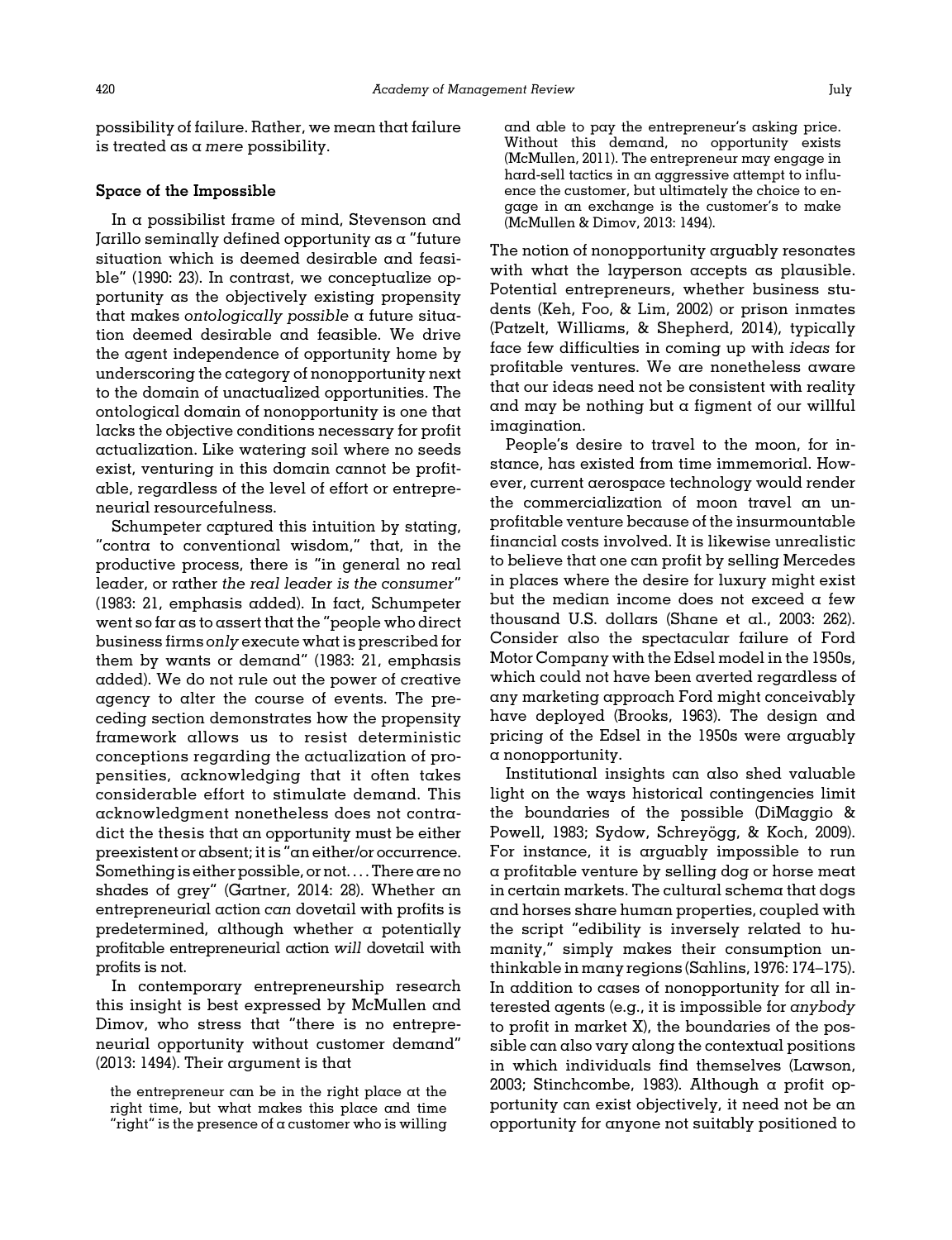take advantage of it (see [McMullen](#page-23-0) [& Shepherd,](#page-23-0) [2006,](#page-23-0) for a distinction between first- and thirdperson opportunities). For instance, an organization might not have the opportunity to profit by bringing an otherwise desirable product to the market if it lacks the required reputation or if the product can be easily copied by competitors who can produce it at an improved quality or reduced cost [\(George, Chattopadhyay, Sitkin, & Barden,](#page-22-0) [2006](#page-22-0); [Schumpeter, 1983\)](#page-23-0).

As mentioned, academic possibilist dispositions are at odds with what laypersons are predisposed to accept as possible, since prospective entrepreneurs are arguably better attuned to the realist intuition that the realm of the naturally possible is a subset of the thinkable. The lack of reflective and systematic theorizing, as well as the intrinsic recalcitrance of the opportunity construct, may well explain the strong possibilist tendencies of entrepreneurship discourse. Searle's explanation of the counterintuitive tendency to downplay the limitations of the real world is of potential relevance as well:

It satisfies the basic urge to power. It just seems too disgusting, somehow, that we should have to be at the mercy of the "real world." It seems too awful that our representations should have to be answerable to anything but us (1998: 17).

Unexciting as it might be, our realist analysis forces us to categorically acknowledge that failure is a necessary and unavoidable state of the world when venturing into the domain of nonopportunity—no matter how hard one might try.

## CONSTRUCT CLARITY

In this section we clarify some logical dimensions of entrepreneurial opportunities by delineating them from nonentrepreneurial actions and opportunities. Such discussion is imperative for the task of eloquent theory development ([Suddaby, 2010b\)](#page-24-0), given the considerable conceptual stretch that the entrepreneurial and opportunity constructs have undergone ([Gartner, 1990](#page-21-0); [Hansen, Shrader, &](#page-22-0) [Monllor, 2011](#page-22-0)).

# Boundary Conditions of Innovative and Entrepreneurial Action

Being entrepreneurial is being innovative, because "if entrepreneurial action is always a break with the status quo, then it is likely to involve some degree of innovation for the individuals involved" [\(McMullen, 2015:](#page-22-0) 671). Yet what exactly makes an action "sufficiently" innovative cannot be determined by means of philosophical analysis and inevitably involves subjective evaluation. If being innovative is doing "things that are not generally done in the ordinary course of business routine" [\(Schumpeter, 1983:](#page-23-0) 7), then the logic of the innovative construct is essentially contrastive: it does not lie in the nature of the activity but, rather, in the departure from the established ways of doing things. The very same practice can be varyingly innovative against the backdrop of different reference points. A corporation can innovate with a product that has not appeared in the global market before (e.g., Apple with the iPad), an individual can innovate by introducing a novelty to one market that is nonetheless ordinary in other regions of the world (e.g., Howard Schultz's introduction of the Italian "coffee experience" to the U.S. market with Starbucks), and an organization can also innovate against its past practices through the implementation of total quality management techniques.

Moreover, whether a practice is counted as innovative will vary for different scholarly communities. While some will view as innovative only high-impact Silicon Valley venture types (e.g., [Guzman](#page-22-0) [& Stern, 2015\)](#page-22-0) or immensely profitable businesses (e.g., [Henrekson](#page-22-0) & [Sanandaji,](#page-22-0) [2014](#page-22-0)), others may follow Schumpeter and frame as innovative deeds as "trivial" as the decision to "change pigs with cows" (1983: 79). Such definitional matters eventually boil down to subjective preferences, local norms, and intersubjective consensus.

For our metatheoretical purpose, there is nothing precluding an action from counting as entrepreneurial as long as it is deemed to be somehow novel from a market's point of view. Changing pigs with cows can be considered an entrepreneurial act if the departure from past practices leads to the offering of a new product to the target market. The level of technological sophistication, degree of inventiveness, or realization of profits (or lack thereof) are all inconsequential to our conceptualization of entrepreneurship.

Although the boundaries of what can be counted as innovative are fairly broad in this respect, our definitional criterion of novel interaction with a market entails that entrepreneurial activities are a subset of innovative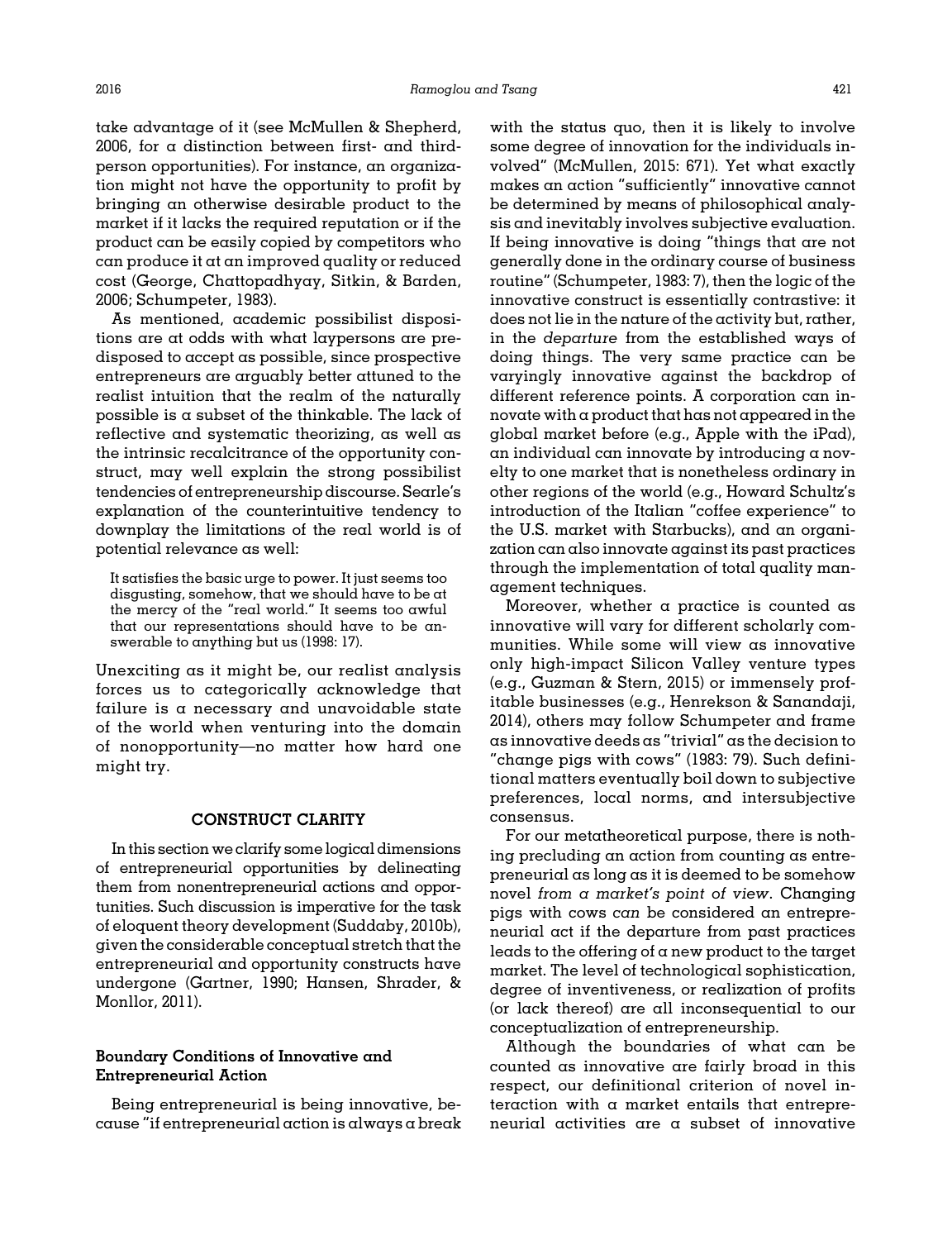activities. Entrepreneurship must be somehow innovative, but the reverse does not necessarily follow. Not all innovations lead to the offering of a novel product or service. An obvious example is cost-cutting innovations, such as more efficient organizing methods or cheaper ingredients for the production of the same product. Costcutting efforts can certainly contribute to a venture's profitability by increasing profit margins or boosting revenues. Analytical precision nonetheless requires that we guard against their analytical conflation with entrepreneurial innovations.

# Entrepreneurial Opportunities vis-à-vis Opportunities for Entrepreneurial Action

The single most important source of confusion in discovery theory lies in the interchangeable use of opportunities for profit with opportunities for entrepreneurial action (e.g., [Davidsson, 2015;](#page-21-0) [Dyer, Gregersen,](#page-21-0) & [Christensen, 2008](#page-21-0); Martin & Wilson, in press; [Shane](#page-24-0) [& Venkataraman, 2000;](#page-24-0) [Shook, Priem,](#page-24-0) [& McGee, 2003](#page-24-0); [Short, Ketchen,](#page-24-0) [Shook, & Ireland, 2010](#page-24-0)). Consider, for instance, Shane'[s \(2012](#page-23-0): 16) somewhat synonymous use of "technological opportunities" and "profit opportunities" in his recent example of the opportunity to commercialize aviation when airplanes were invented. Using these two constructs interchangeably conflates them. The invention of aircraft gave rise to the opportunity to act entrepreneurially by introducing the aviation innovation in the transportation market. However, the opportunity to profit was determined by market factors. In the example of electric lighting, there was a gap of approximately seventy-five years between the invention of electric lighting and its profitable commercial exploitation by Edison ([Hargadon & Douglas, 2001:](#page-22-0) 482–486).

"Situations in which new goods, services, raw materials, markets and organizing methods can be introduced" ([Eckhardt](#page-21-0) [& Shane, 2003](#page-21-0): 336) are interrelated but ontologically distinct from entrepreneurial opportunities. It is therefore imperative that we embrace "a distinction between opportunities to realize an event outcome (e.g., profit)—i.e., 'an opportunity to succeed' and opportunities to engage in action—i.e., 'an opportunity to try'" [\(McMullen, 2015:](#page-22-0) 660). The propensity framework facilitates this distinction well: the introduction of novel products or services into a market is the means of triggering

the actualization of profit propensities, but the opportunities for the introduction of novel goods and services are not themselves entrepreneurial opportunities. Venture opportunities lie in the conditions making the supply of novel products possible through technological advances, access to financial and social capital, and so on (see also [McMullen, Wood, &](#page-23-0) [Palich, 2014\)](#page-23-0). These market offerings might, in turn, trigger the actualization of profit opportunities, which nevertheless involves market demand.

For conceptual precision, we should also refrain from naming the opportunity to create social value as entrepreneurial opportunity (cf. [Lee](#page-22-0) & [Venkataraman, 2006:](#page-22-0) 110), in spite of the fact that social value can emerge (intentionally or not) from profit-seeking activities (see also [Baumol, 1990:](#page-21-0) 897–898). It is otherwise tempting to cursorily frame Mark Zuckerberg as motivated to create social value when attempting to actualize a profit opportunity via Facebook (versus being motivated to making profits alone). Confounding goals with their side effects unintentionally encourages the idea that entrepreneurship is an act of altruism, and it inadvertently conflates forprofit actions with social entrepreneurship (see also [Austin, Stevenson,](#page-20-0) [& Wei-Skillern, 2006](#page-20-0)).

# REVISITING THE CHALLENGES PLAGUING THE DISCOVERY APPROACH

We revisit below the challenges to the discovery approach and show how they are addressed by the actualization approach. We specifically focus on issues related to time and uncertainty, along with the puzzle of real but unexploited opportunities.

#### Time and Uncertainty

Klein questioned the sensibility of referring to opportunity existence prior to the realization of profits, because "gains (and losses) do not come into being objectively until entrepreneurial action is complete" (2008: 181), echoing Kaish and Gilad's concern that "in intertemporal markets, the opportunity does not yet exist to be discovered" (1991: 46). From a complementary viewpoint, Korsgaard, Berglund, Thrane, and Blenker assaulted the idea that opportunities may be objectively present by stressing that "future markets do not yet exist" (in press). In  $\alpha$  similar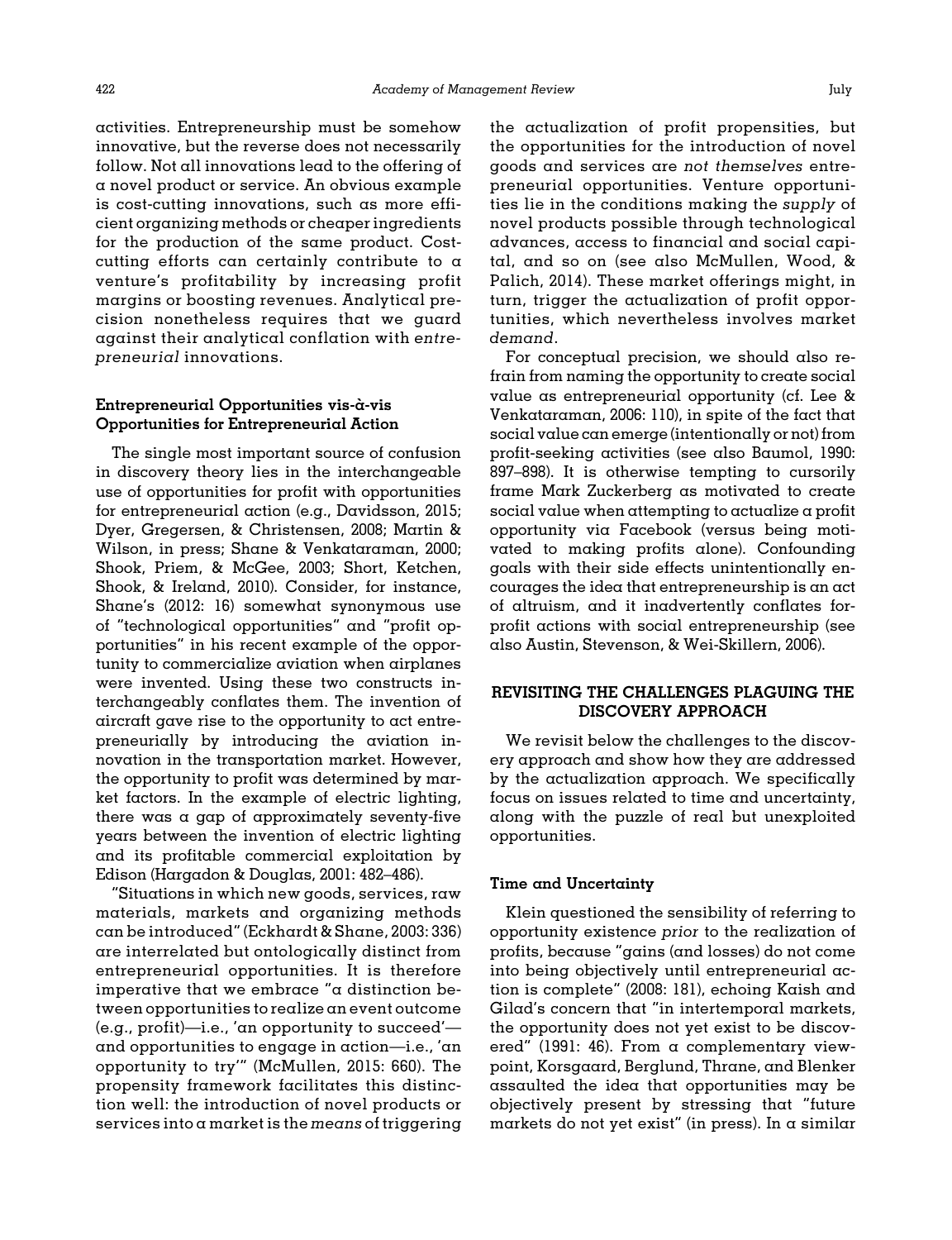vein, [Buchanan and Vanberg \(1991\)](#page-21-0) embraced Shackle's thesis that "the content of time-to-come is not merely unknown but inexistent" (1983: 33), in an attempt to expose the absurdity of the Kirznerian idea that opportunities may already exist "out there" in  $\alpha$  future that has "yet to be created" ([Buchanan](#page-21-0) & [Vanberg, 1991](#page-21-0): 178).

Tensions stemming from the temporalities of the entrepreneurial process do not refute the objectivity of entrepreneurial opportunities. Instead, they underscore the need to embrace their propensity mode of being and to pay closer attention to subtle logical intricacies. These tensions fade away once we differentiate between the two meanings of existence associated with the temporal transition from propensity to actuality:

- at Stage A, the existence of the propensity itself (propensity to actualize into profits when the opportunity is successfully exploited), and
- at Stage B, the existence of empirical events (i.e., profit realization) that manifest the propensity's preexistence.

It is important to note that the second meaning of existence does not refer to propensities but, rather, to events that convey knowledge regarding preexisting propensities. There are two discrete kinds of existence at play, and contradictions emerge only when this subtle ontological distinction is overlooked. The transition from Stage A to B is typically uncertain since there is no metaphysical guarantee that venturing will result in profit making [\(McMullen &](#page-23-0) [Dimov, 2013](#page-23-0)).

Although Klein was correct in noting that profits "do not come into being objectively until entrepreneurial action is complete" (2008: 181), he unnecessarily questioned the objective existence of entrepreneurial opportunities, since profits are ontologically distinct from opportunities. Profits relate epistemologically to opportunities: when profits are realized, we know that the related opportunities exist. However, opportunities are ontologically irreducible to profits, and, therefore, it does make sense to discuss opportunities as propensities prior to the realization of profits. To also respond to [Kaish and Gilad](#page-22-0)'s (1991) concern, although opportunities exist, what does not exist prior to their actualization is our knowledge of their existence. It is profits but not opportunities that can be discovered. The preexistence of opportunities can be retrospectively inferred when profits are realized, but it is not entirely accurate to say that opportunities themselves are discovered.

Moreover, given that the ontological transition from Stage A to Stage B requires the passage of time, propensities do not actualize at the very moment they come into existence. This demystifies Popper's prima facie paradoxical proposition that the "future is, in this way, actively present at every moment" (1990: 20). Any sense of paradox surrounding notions of "preexisting futures" disappears once we clearly grasp that "future" refers to events yet to actualize, which nonetheless currently exist in a state of propensity.

Consider, additionally, Shackle's thesis that "the content of time-to-come is not merely unknown but inexistent" (1983: 33), as endorsed by [Buchanan and Vanberg \(1991\),](#page-21-0) [Venkataraman](#page-24-0) [\(2011\)](#page-24-0), and Korsgaard et al. (in press). On the one hand, these scholars are right to assert that the future is inexistent, in the sense that it is absent from the present world. On the other hand, they overlook that the present reality of opportunities can be meaningfully maintained once the objectivity of opportunity is viewed within a propensity framework. The proposition that "future parts of a market simply do not exist; they are, by definition, not present" [\(Buchanan](#page-21-0) & [Vanberg, 1991](#page-21-0): 176) holds water only on a blueprint of existence that lacks the ontological depth brought to prominence by propensity-based realism.

#### Reconsidering a Core Puzzle

Discovery theorists cannot resolve the puzzle that "so many people 'miss' opportunities that literally stare them in the face" ([Baron, 2006](#page-20-0): 115) without drawing a deep ontological dichotomy between entrepreneurs and so-called nonentrepreneurs, who are treated as either "essentially blind" ([Gartner, Carter, & Hills, 2003](#page-21-0): 107) or genetically unsuitable [\(Nicolaou et al., 2008;](#page-23-0) see also [Ramoglou, 2013b\)](#page-23-0). For the actualization approach, the puzzle of asymmetrical opportunity perception is a nonissue. Once we realize that opportunities do not exist like dollar bills or lost luggage and are not supposed to be "discovered"  $\alpha$ s such, we are in a better position to appreciate the uncertainties of the entrepreneurial process ([McMullen](#page-23-0) & [Shepherd, 2006](#page-23-0)). We abandon the expectation that opportunities will inevitably be perceived at the moment of their emergence or will be exploited at the moment they are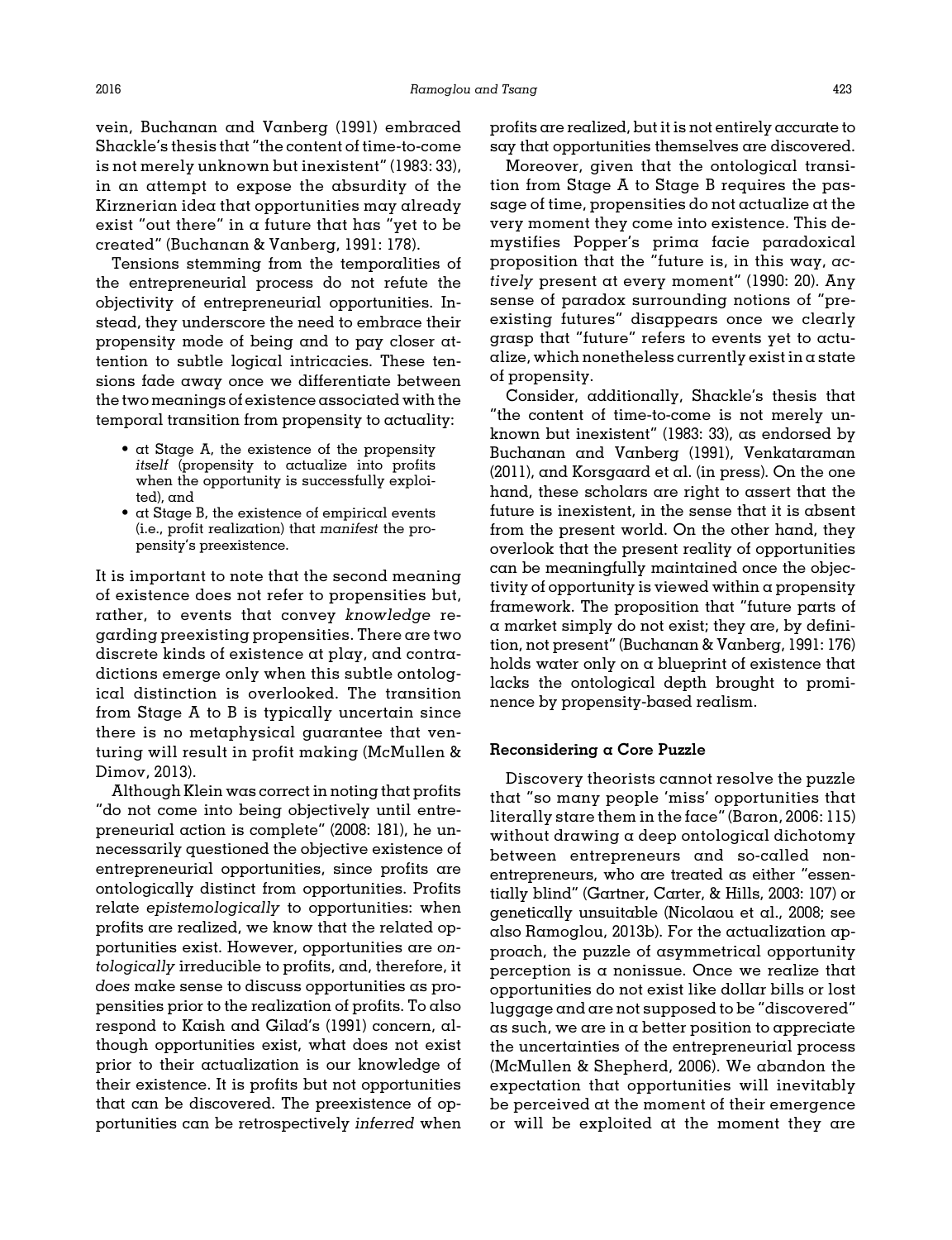perceived. Opportunities might exist unperceived and unexploited, similar to potent seeds that remain unperceived and their propensity to become flowers unactualized.

The actualization approach also overcomes the associated idea regarding the presence of some causal "nexus" between opportunities and individuals [\(McCaffrey, 2014](#page-22-0)). Opportunities do not have any sort of causal interaction with individuals. They exist as the background against which the realization of profits becomes objectively possible (akin to nourishment that does not stand causally to life but, rather, is an ontological precondition for the possibility of life). In realist terms, opportunities exist as ontological conditions of possibility.

## ENTREPRENEURIAL SUBJECTIVITIES IN THE ACTUALIZATION APPROACH

In the previous section we addressed challenges concerning the objectivity of opportunities that plague the discovery approach. In this section we discuss the subjectivities of the entrepreneurial process by demonstrating the nature of the interplay between entrepreneurial subjectivities and opportunities qua propensities.

Whether the subjective perception of opportunities contradicts notions of objectivity is a perennial source of tension between creation and discovery scholars (e.g., [Alvarez & Barney, 2013;](#page-20-0) [Eckhardt & Shane, 2013\)](#page-21-0). Here we explain how the subjectivity of "opportunity perception" can be meaningfully conceptualized in parallel with the objectivity of "opportunity existence" within the actualization approach. If propensities are absent from the world's actualized domains, they lack "the sharp-edged reality of all things which we have seen and experienced" [\(Schumpeter, 1983:](#page-23-0) 85), and the possibility of making cognitive contact with them—at the bare minimum—requires that they be seen as a "figment of our imagination" ([Schumpeter, 1983:](#page-23-0) 85; see also [Shackle,](#page-23-0) [1979\)](#page-23-0). Yet what imaginative content could, within reason, bring about an individual's attempt to grasp an opportunity? Can the "dreaming of things that do not yet exist" [\(Gaglio, 2004](#page-21-0): 533), such as the "imaginary combination of product/ service offering" ([Davidsson, 2015](#page-21-0): 683), qualify as imagining opportunities? For example, would an individual perceive opportunity in imagining oneself producing "Je suis Charlie" T-shirts simpliciter?

If activities are themeans toward the satisfaction of goals—but are not opportunities themselves the imaginative inception of an entrepreneurial course of action alone cannot describe an individual's imaginative contact with a possible opportunity. Instead, it is in the imaginative projection of a favorable state of the world to follow a course of action that we may say that an individual makes imaginative contact with a possible opportunity. This conceptualization entails two key distinctions—(1) between imagination and belief and (2) between belief and knowledge—suggesting, effectively, three ways of "seeing" opportunities.

For the first distinction, using the word "opportunity" connotes confidence that one is making contact with something not merely imaginable but in an important sense real. However, there exists a subtle ontological distinction between the medium of imagination and the structure of beliefs ([Searle, 2001\)](#page-23-0); imagination is more of a neutral cognitive projection into the future that need not be accompanied by positive (phenomenological) experiences (see also [Popper, 1963\)](#page-23-0). We can imagine winning a fortune by gambling in the casino or making billions by starting a far-fetched entrepreneurial venture. Yet we do not typically experience such projections as anything more than the offshoot of a playful imaginative endeavor. We are aware that what can (objectively) be the case is considerably narrower than what we can (subjectively) imagine as possible. Imagining "if X, then Y" future scenario types might offer the raw material or stimulus (see [McMullen,](#page-22-0) [2015,](#page-22-0) on the stimulus problem) for making cognitive contact with opportunities, but such imagination is insufficient for offering the experience one has when believing one has recognized an opportunity. One must additionally trust that the imaginative projection corresponds to a naturally possible world state.

The second distinction concerns the fact that even if an individual claims to know that he or she has recognized an opportunity, we (qua researchers) cannot share this confidence prior to opportunity actualization. "Individuals can only believe (not know) that they have recognized entrepreneurial opportunities under uncertainty" ([McMullen, 2015:](#page-22-0) 657); hence, the (epistemologically) neutral "opportunity belief" should replace expressions such as "opportunity recognition" or "opportunity identification" [\(McMullen & Shepherd,](#page-23-0) [2006\)](#page-23-0). Just as imagining scenarios is ontologically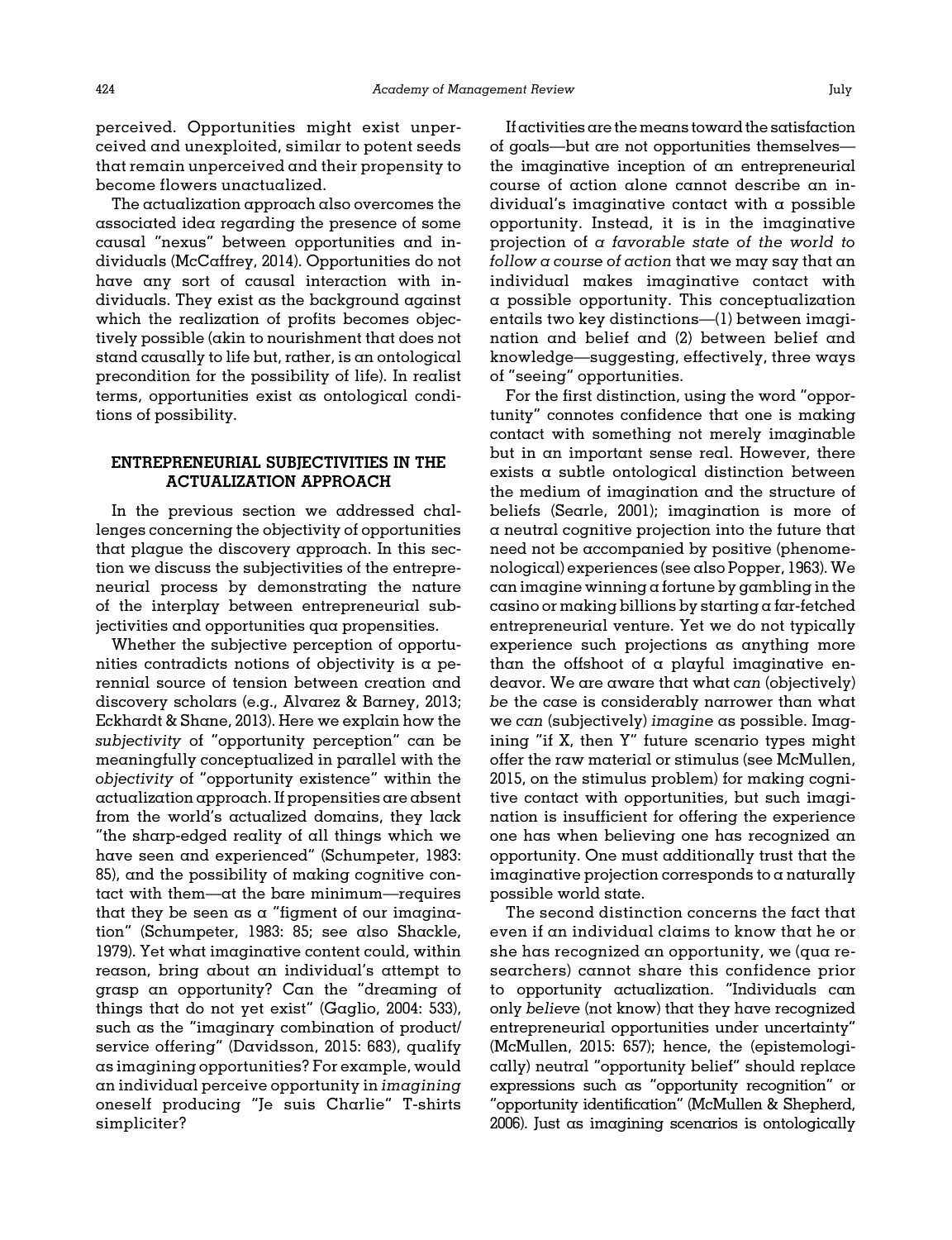different from believing that they correspond to genuine possibilities, the belief in imagined future projections is ontologically distinct from knowledge concerning the genuinely possible. If "in an uncertain world, expectations may be disappointed" [\(Kregel, 1976](#page-22-0): 209), as seminally maintained by [Keynes \(1936\)](#page-22-0), beliefs regarding opportunities can also be disappointed.

To summarize, we have discussed three ways through which an individual can make cognitive "contact" with opportunities qua propensities. The vague construct of "entrepreneurial alertness" [\(Kirzner, 1997\)](#page-22-0) can therefore be meaningfully replaced by three types of seeing that can appear sequentially in an entrepreneurial process: imagining  $(S_1)$ , believing  $(S_2)$ , and knowing  $(S_3)$ :

- $S_1$ : imagining the state of the world in which one makes profits after engaging in an entrepreneurial course of action;
- $S_2$ : believing this state of the world as ontologically possible; and
- $S_3$ : after the realization of profits, knowing retrospectively that an opportunity was truly there.

Although objective knowledge of opportunities' existence can be gained only retrospectively  $(S_3)$ , this recognition is not at odds with the objective ontology of opportunities. Moreover, their objective existence does not negate the meaningfulness of discussing purely subjective ways of making sense of them prior to their actualization  $(S_1 \text{ and } S_2).$ 

If the perception of objectively existing "stuff" strictly concerned the ways we perceive dollar bills or mountains, it would be right to deny notions of opportunity objectivism and assert that "opportunities are subjectively imagined rather than objectively existing" (Korsgaard et al., in press). Yet the (otherwise sensible) urge to subjectivize opportunities can relax once we adopt the propensity reasoning that transcends the either subjectively perceived or objectively existing dichotomy. It is perfectly intelligible to maintain that objectively existing opportunities are subjectively imagined and believed in.

## A REALIST THEORIZATION OF UNCERTAINTY AND FAILURE

In the previous two sections we demonstrated how the actualization approach addresses challenges to the discovery approach and, at the same

time, takes into account the subjectivities of the entrepreneurial process. In this section we discuss a unique strength of the actualization approach namely, a profound conceptualization of uncertainty regarding opportunity existence (1) prior to the outcomes of action and (2) in instances of failure.

#### A More Nuanced Treatment of Uncertainty

In looking to the future from  $\alpha$  realist vantage point, we are in a state of agnosticism. We can imagine endless possibilities, but we cannot know whether they fall within the domain of unactualized propensities or whether our imagination has sidetracked into the domain of the impossible. We know philosophically that unactualized propensities exist in abstracto but not where they exist in concreto.

This nuanced view of uncertainty is overlooked in entrepreneurial discourse by proponents of the discovery and creation approaches alike (for exceptions see [McMullen, 2015;](#page-22-0) [McMullen & Dimov,](#page-23-0) [2013; Ramoglou & Zyglidopoulos, 2015](#page-23-0)). Scholars tend to limit uncertainty to the empirical realization of profits, as opposed to the more fundamental ontological uncertainty regarding the existence of conditions capable of sustaining a venture's profitability. It is typically presupposed that one can succeed, and uncertainty pertains to whether one will succeed.

We explained above that in denying the existence of exogenous conditions for possibility, the creation approach subscribes to the metaphysics of possibilism. A worldview that presumes that "nothing we imagine is absolutely impossible" ([Hume, 1985:](#page-22-0) 81) is at odds with the deep kind of uncertainty that we advocate. Without the domain of the impossible, there is no uncertainty regarding the limits of the possible; anything is, in principle, achievable (see also [Arend, Sarooghi,](#page-20-0) & [Burkemper, 2015](#page-20-0)).

The way in which discovery scholarship trivializes uncertainty is more indirect and likely unintentional. Specifically, epistemologically charged words like "discover," "recognize," and "identify" connote that individuals know they come across opportunities prior to action (whereas opportunities might only be imagined or believed to exist as we have argued; see also [Dimov, 2011](#page-21-0)). If opportunities are objectively discovered and then exploited, we unintentionally commit to their necessary existence,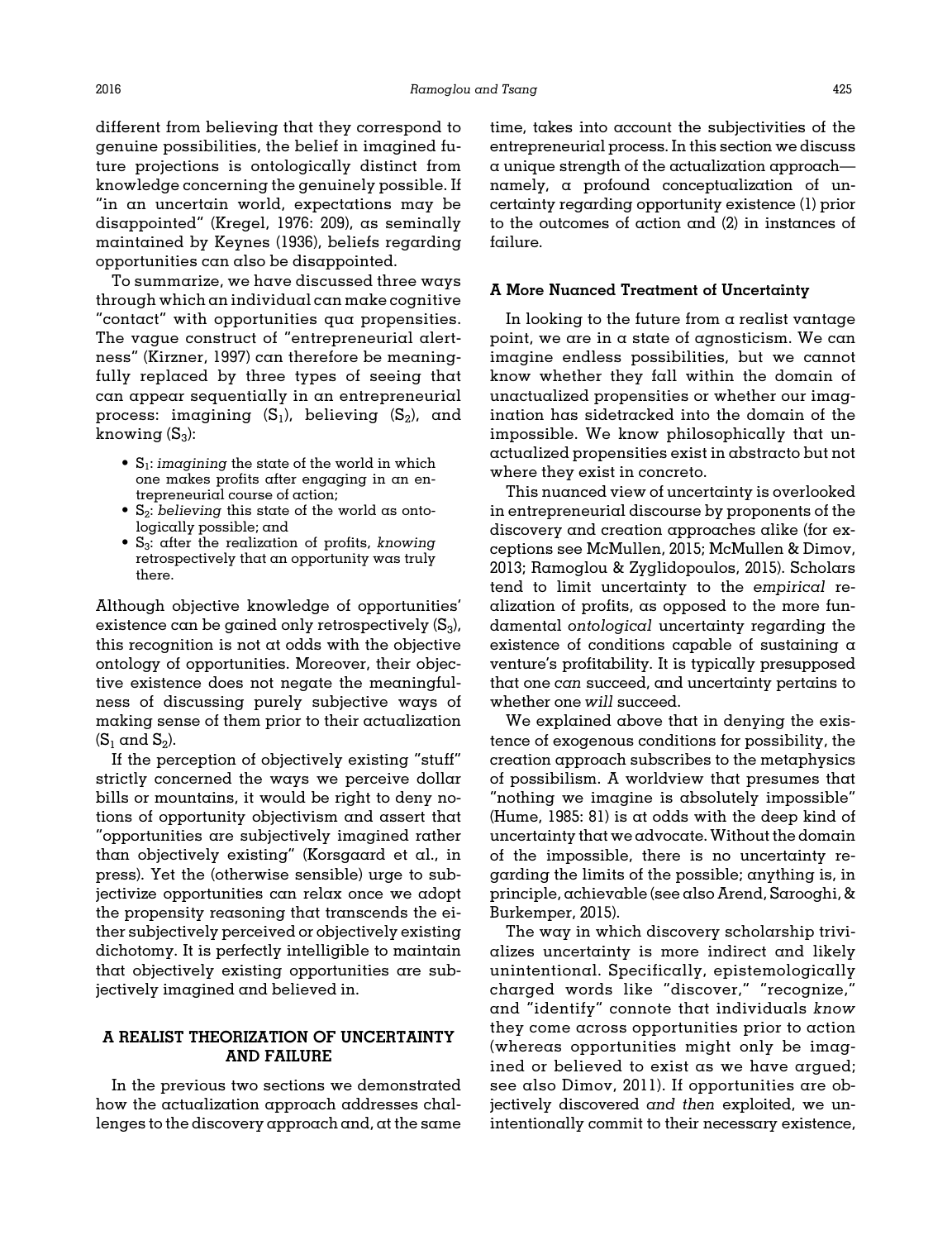and uncertainty concerns whether they will be successfully exploited.

Note in this regard the sense of paradox inherent in Shane's claim that the

definition of entrepreneurial opportunities does not require them to be profitable; rather, our definition suggests only that the probability new goods, services, raw materials, and organizing methods could be introduced and sold at greater than their cost of production exceeds zero (2012: 15).

When a person is said to discover an entrepreneurial opportunity and then exploit it, the probability of having a profitable outcome must be greater than zero (and cannot be zero). In other words, this profitability attribute of the outcome is supposedly known with certainty at the moment of "discovery," before even the exercise of entrepreneurial action. This conundrum is caused by conceptualizing opportunities as actualized entities.

In brief, the discovery framework cannot accommodate the more profound kind of uncertainty envisaged by realist metatheory. If prior to action we are in a state of agnosticism and cannot know whether a projected venture falls into the domain of nonopportunity, can we ex post truly know the existence of opportunities?

#### The Indeterminacy-of-Failure Thesis

The only occasion where we can know the existence of opportunity is at the realization of profits. Yet in the case of failure, we are agnostic. This proposition stands contrary to the assessment by objectivist scholars who acknowledge uncertainty ex ante but tend to infer the absence of opportunity in the absence of profits (e.g., [McMullen, 2015;](#page-22-0) [Ramoglou](#page-23-0) & [Zyglidopoulos, 2015\)](#page-23-0). In contrast, the actualization approach suggests that we can seldom rule out the preexistence of an opportunity. If the entrepreneur stopped short of deploying the required agentic effort, the opportunity might have simply remained unactualized. The absence of anticipated profits might often be due to wrongdoings or omissions in either the design or the execution stage ([Singh, 2001\)](#page-24-0).

For example, [Hargadon and Douglas \(2001\)](#page-22-0) suggested that Edison failed to profitably exploit the phonograph innovation because of wrongdoings in infiltrating the market. Specifically, Edison offered  $\alpha$  device with multiple functions, such as audible books for blind people and

talking dictation, whereas the market retrospectively showed that promoting solely the function of music reproduction was the proper means of actualizing this opportunity ([Conot, 1979\)](#page-21-0). It was  $\alpha$  real opportunity that was just waiting the appropriate mode of actualization, yet Edison had incorrectly dismissed it as lacking "any commercial value" ([Hargadon & Douglas, 2001:](#page-22-0) 493).

In summary, a realist conception of uncertainty entails that (1) when looking forward into the future, we know neither whether an opportunity exists nor whether it will actualize, and (2) when looking backward at instances of failure, we cannot typically determine whether an opportunity was absent or simply unactualized. In essence, realist ontology suggests that we are in a state of agnosticism for questions that are by their very nature unanswerable. Still, the fact that we cannot acquire knowledge of this kind does not mean that there are no contributions to be made at the level of empirical inquiry. Empirical scientists benefit not only by becoming informed regarding novel theories and research implications (cf. [Arend et al., 2015](#page-20-0); [Davidsson, 2015;](#page-21-0) [Dimov, 2011\)](#page-21-0) but also by being alerted to theoretical dead ends and unwholesome research orientations.

Moreover, if we cannot address empirically unanswerable metaphysical questions, we can certainly study how individuals engage with the metaphysical uncertainties at the heart of entrepreneurship. Our sensemaking is not fully informed by empirical and testable theories after all; in order to survive in an inescapably uncertain world, we cannot but hold tight to notions that are by their very nature untestable. As seminally appreciated by [Kant \(1999\)](#page-22-0), by virtue of possessing a human mind, we are already metaphysical philosophers. The metaphysical issues elaborated in this article could serve as theoretical searchlights ([Popper, 1972](#page-23-0)) into the deeper beliefs ([Krueger, 2007](#page-22-0)) that individuals hold with respect to inevitably "unanswerable metaphysical considerations" [\(Tetlock](#page-24-0) [& Belkin, 1996:](#page-24-0) 3). We discuss below research implications along with attendant pedagogical possibilities.

#### RESEARCH AND PEDAGOGICAL IMPLICATIONS

We have argued that we can neither foresee where opportunities exist nor know retrospectively whether opportunities remained unexploited or were simply absent. We can nonetheless try to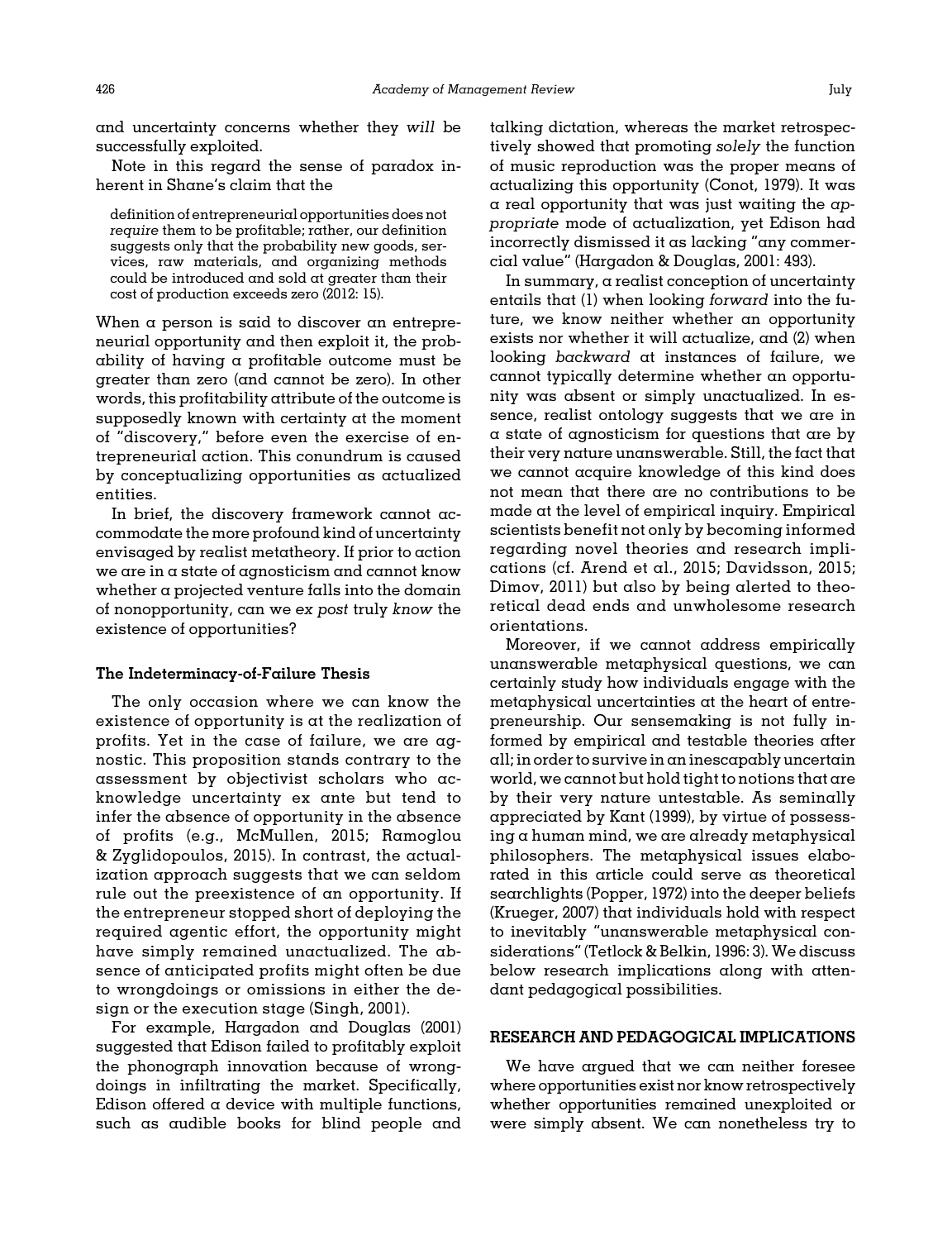2016 Ramoglou and Tsang 427

understand how agents make sense of these metaphysical puzzles. This is analogous to the move of scholars interested in empirically unanswerable questions about the existence of God switching from theology to the psychology of religion. The following are some fruitful research directions constructed based on this spirit, coupled with remarks toward a critical pedagogy in entrepreneurial studies [\(Giroux, 1988](#page-22-0)).

# Making Sense of Entrepreneurial Failure and Success

Are failed entrepreneurs inclined to maintain their original beliefs in the existence of the postulated opportunity while attributing failure solely to mishaps during the exploitation phase? Or are they instead inclined to regret believing in the opportunity's existence in the first place? The following reflection by Richard Branson, following the crash of a Virgin Galactic spacecraft on October 31, 2014, is thought-provoking:

I found myself questioning seriously for the first time, whether in fact it was right to be backing the development of something that could result in such tragic circumstances. In short—was Virgin Galactic and everything it has stood for and dreamt of achieving, really worth it? . . . I got a very firm answer to that question immediately when I landed in Mojave. From the designers, the builders, the engineers, the pilots and the whole community who passionately believed—and still believe—that truly opening space and making it accessible and safe is of vital importance to all our futures ([Boyle,](#page-21-0) [2015\)](#page-21-0).

It seems that despite his initial doubt immediately following the tragedy, Branson decided to hold on to his belief that commercializing space travel is a profitable opportunity. Where does his confidence come from? How could "narrative attributions" shed light on underlying metaphysical attitudes [\(Mantere, Aula, Schildt, &](#page-22-0) [Vaara, 2013](#page-22-0))?

How do failed entrepreneurs resonate with our indeterminacy thesis? How might culture relate to different metaphysical attitudes toward the unknowable? Are individuals from cultures high in "uncertainty avoidance" [\(Hofstede, 1980](#page-22-0)) more likely to resist the agnostic mental state, or even more likely to appeal to superstitious means driven by the desire for certainty in an uncertain world ([Tsang, 2004](#page-24-0))? It would also be interesting to examine the variety of metaphysical attitudes that emerge among different

types of entrepreneurs, or the evolution of such attitudes for individuals who face a sequence of failures. Do the metaphysical schemata of highly experienced entrepreneurs differ from those of novice entrepreneurs? For example, are the former, such as Branson, more aware that existing opportunities do not actualize necessarily, and that one should often persist, than the latter, who might be prone to quickly revise their initial beliefs in the absence of anticipated outcomes?

This line of research has strong pedagogical potential. Just as realist philosophers of science warn experimental scientists about the temptation of pseudo-falsification [\(Bhaskar, 1978](#page-21-0)), realist entrepreneurship educators could make enterprising individuals cognizant of the dangers of premature opportunity abandonment. This realist attitude can also shed light on the puzzle of standard economic theory regarding entrepreneurial persistence despite the apparent unprofitability of the activity (A[stebro, Herz, Nanda,](#page-20-0) & [Weber, 2014](#page-20-0)). Persistent individuals might simply be aware of the ontological insight that absence of profits does not necessarily mean absence of opportunity for profit.

Conversely, patterns of persistence in the face of failure might also be explained by unrealistic presuppositions. For example, if one is rigidly committed to a possibilist worldview and does not let failure weaken the initial belief in opportunity existence, then one is likely to persevere, and even to escalate resource commitment toward a probably hopeless venture. On such occasions the entrepreneurship educator could problematize deep-seated worldviews—in the style of cognitive therapy—by encouraging enterprising individuals to question dogmatic worldviews that might be entrapping them in financial dead ends.

Moreover, it would be interesting to investigate how highly successful entrepreneurs relate to the view that their actions might have simply triggered the actualization of an objectively existing propensity. For example, would Zuckerberg be willing to accept that the "Facebook opportunity" might have been just waiting to be actualized and that anybody in his position could have enjoyed a similar level of success? Or would he instead be inclined to attribute the core ingredient of his success to ingenious steps taken during the exploitation process? In other words, would he be willing to accept the counterfactual scenario of failure as plausible in the absence of his efforts, or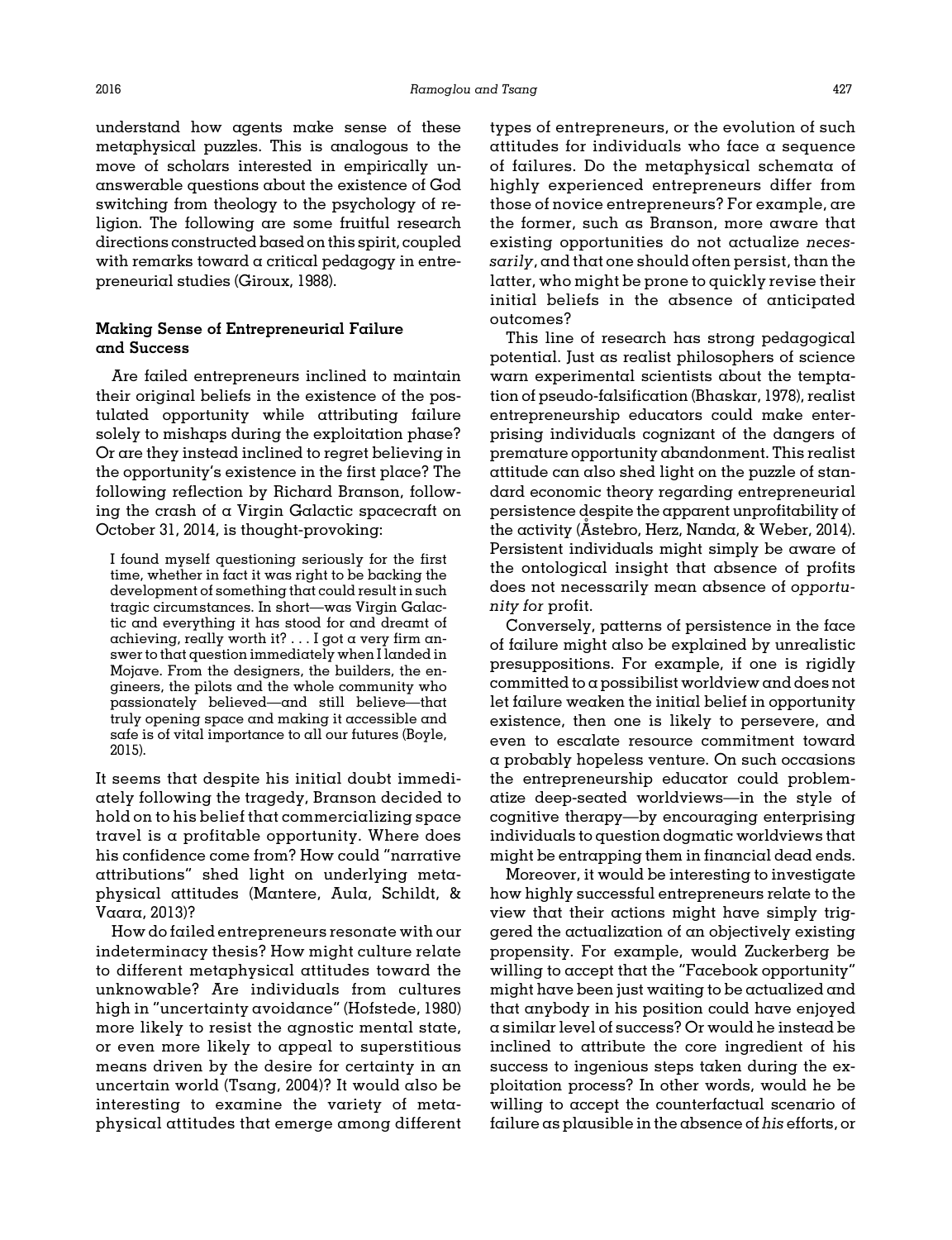would he view his success in an important sense as metaphysically predestined?

We should also be alert to the possibility that some entrepreneurs might tend to display a more constructivist mindset. For example, this would be the case if Zuckerberg's ontological presumptions resonated with popular culture portraits, according to which he possesses the supreme world-creating ability required "for changing how we live our lives" ([Time](#page-24-0), [2010\)](#page-24-0). Realist educators could challenge such world-creating convictions by offering alternative explanations that do not ascribe spectacular successes to "superior innovative abilities" ([McMullen](#page-23-0) & [Shepherd, 2006](#page-23-0): 149) but instead highlight other contributing factors, such as related technological advances and a favorable institutional surrounding. Such pedagogical advice could, in turn, protect successful entrepreneurs from potentially self-destructive hubris ([Hayward, Shepherd,](#page-22-0) [& Griffin, 2006](#page-22-0)).

#### Nonentrepreneurs

From an empiricist standpoint, if one does "not do an action, then either . . . [one] lacks the capacity or lacks the opportunity" ([Ayers, 1968:](#page-20-0) 105). It is therefore unsurprising that for discovery theory nonenterprising individuals have the opportunity but lack the capacity to exploit it [\(Ramoglou, 2013b](#page-23-0)). Realism does not dismiss nonenterprising individuals as helpless nonentrepreneurs. Instead, the category of nonenterprising individuals (those who could have yet did not act entrepreneurially) emerges as a particularly interesting domain for the realist entrepreneurship researcher, given that realist philosophy of science is "concerned essentially with possibilities, and only derivatively with actualities" ([Bhaskar, 1978:](#page-21-0) 18). Nonenterprising individuals may not lack opportunity exploitation capacities but may simply doubt that their imaginative projections into the future correspond to ontologically genuine possibilities.

Instead of asking why some and not others are capable of exploiting the opportunities they "discover" ([Shane](#page-24-0) [& Venkataraman, 2000](#page-24-0)) and searching for unique qualities in enterprising individuals ([Gartner, 1989;](#page-21-0) [Ramoglou,](#page-23-0) [2013b\)](#page-23-0), a more fruitful research question would be, "When facing the same imaginative scenario, why do individuals have vastly different views regarding its plausibility?" The vocabulary associated with the actualization approach can facilitate research along these lines by deepening our understanding of the underlying causes for doubt:

- $\bullet$  D<sub>1</sub>: doubt that profits will follow (e.g., I doubt that I will make profits by acting on this opportunity);
- $\bullet$  D<sub>2</sub>: doubt that profits can follow (e.g., I doubt that this opportunity exists in the first place);
- $D_{2\alpha}$ : doubt that profits can follow because I doubt that an opportunity exists here for me;
- $D_{2b}$ : doubt that profits can follow because I doubt that opportunities exist here for anyone;
- $\bullet$  D<sub>3</sub>: doubt that opportunities exist in general; and
- D4: doubt that I possess the capability to "identify" opportunities.

This more nuanced view of doubt enriches pedagogy as well. Individuals who believe that they lack the cognitive ability required for "identifying" entrepreneurial opportunities  $(D_4)$  could be helped to appreciate that there need not be any extraordinary ability involved. Entrepreneurial success need not require prescience [\(Dimov,](#page-21-0) [2011\)](#page-21-0). The distance between success and failure can also be attributed to luck: successful entrepreneurs might simply trust their imagination and find out ex post that they were fortunate enough to pursue a course of action based on that belief.

A strong potential for a realist pedagogy also lies in the case of  $D_3$  as an expression of the actualist worldview cherishing the actual as necessary—and a priori dismissing the absent as impossible. Consider for instance the 217 of the 242 potential investors approached by Howard Schultz who gave him various arguments re- $\gamma$  garding why cafés could not be a growth industry in the United States:

Many investors I approached told me bluntly that they thought that I was selling a crazy idea.  $\ldots$ "Why on earth do you think this is going to work? Americans are never going to spend a dollar and a half for coffee!" "You're out of your mind. This is insane. You should just go get a job." . . . Americans, they insisted, could never enjoy espresso the way Italians do [\(Schultz](#page-23-0) & [Yang, 1997](#page-23-0): 73, 67, 76).

When Schultz shared his vision with potential investors, all of them visualized imaginatively the very same projection—namely, a state of the world in which the American public's desire for the coffee experience sustained the profitability of Starbucks-type ventures. Yet the majority of these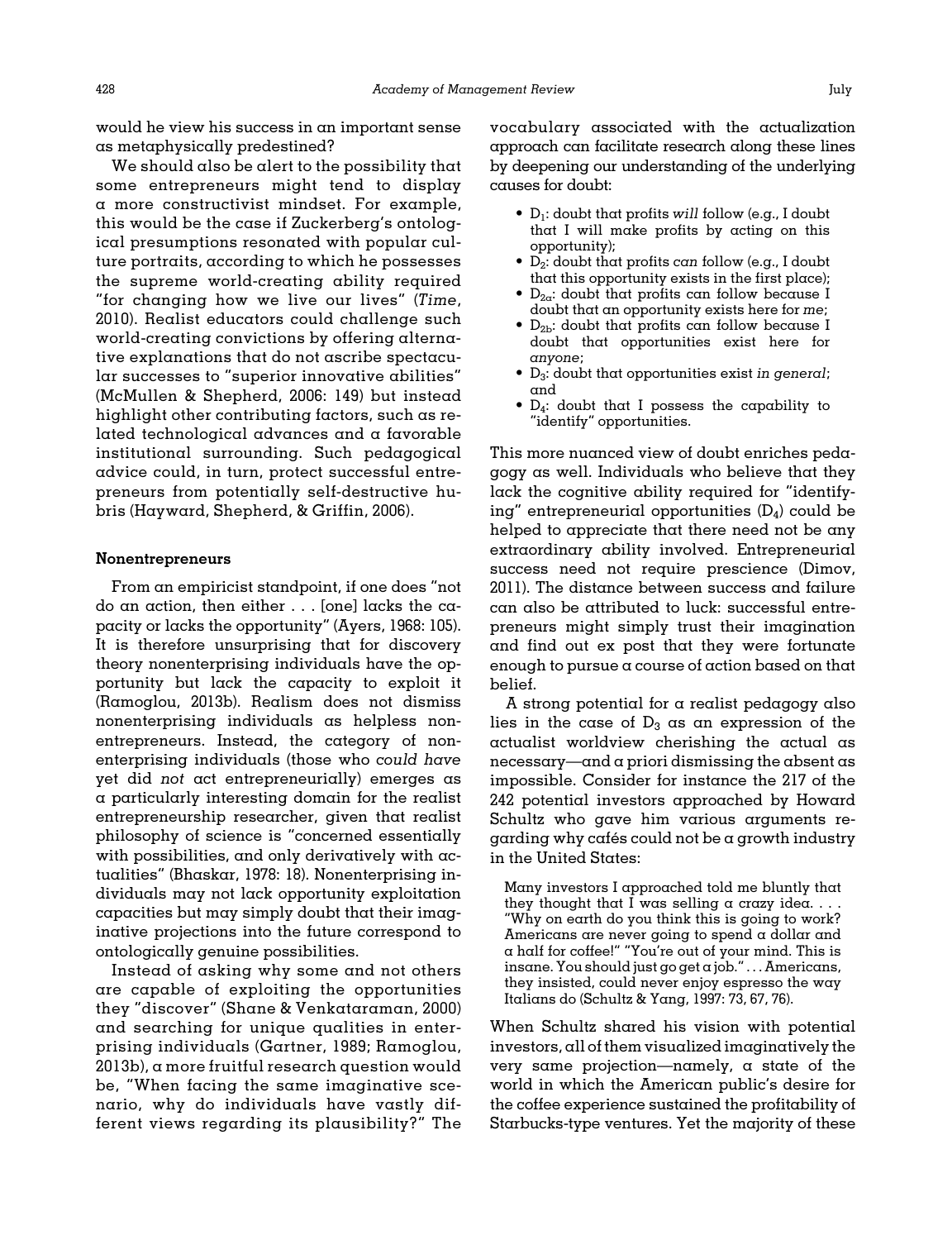individuals not only did not experience this scenario as ontologically possible but forcefully dismissed its plausibility.

The Starbucks example suggests that entrepreneurial pedagogy could target action-hindering beliefs. This is not to say that one must always believe in the existence of opportunities. Rather, possible opportunities should not be automatically rejected because of metaphysical dogmatism. To this end, we could communicate the invaluable realist insight that the world "out there" exists in more ways than the eye can meet, and we should refrain from falling for the idea that existing propensities must have been inevitably imagined, believed, and actualized. There are always opportunities remaining unimagined, imagined yet unpursued, or pursued but unactualized. It is sheer epistemological superstition to believe that as long as cognitively privileged agents possessing the flashlight of "entrepreneurial alertness" happen to be around [\(Kirzner, 1979](#page-22-0)), opportunities will instantly be spotted and exploited.

Last, we should move decisively beyond the entrepreneur versus nonentrepreneur divide and the associated static explanations of risk propensity and entrepreneurial potential ([Gartner,](#page-21-0) [1989;](#page-21-0) [McMullen](#page-23-0) [& Shepherd, 2006](#page-23-0)). Instead, we should study the (likely) evolution from doubt to belief among enterprising individuals, and vice versa among nonenterprising individuals. Such a diachronic mode of study could help us understand why some individuals allow peer skepticism to undermine their confident beliefs in opportunity existence, whereas others hold tight to their personal judgment [\(Metcalfe, 2004;](#page-23-0) [Shepherd,](#page-24-0) [2015](#page-24-0)). How do individuals make sense of this conflict of judgments? Do they even attempt to make rational sense of it, or are they inclined to dogmatically hold on to original beliefs?

#### Promoting Reflective Entrepreneurship

The promotion of enterprise is an increasingly prominent topic on the public policy agenda [\(Nightingale & Coad, 2014](#page-23-0)). Individuals are encouraged to take fate into their own hands, and entrepreneurship is celebrated as the panacea to some of our most pressing socioeconomic challenges, such as poverty and unemployment. According to our realist analysis, this entrepreneurship public policy is erected on the precarious metaphysics of possibilism. If we lived in a world free from nonopportunities, it would be

right to place primary emphasis on raising the "entrepreneurial spirit." However, if our world is close to the realist view that there is a large space of nonopportunity next to the domain of entrepreneurial opportunities, we should tone down the oft-unqualified enthusiasm about entrepreneurship and caution against the tendency to celebrate wanderings of imagination as "opportunity identification."

This is not to say that realism discourages entrepreneurship. Rather, in promoting a more nuanced worldview, realism guards against simplistic and potentially irresponsible narratives (Calás et al., 2009), and it underscores the need for more reflective entrepreneurs, as opposed to more entrepreneurs simpliciter. Opportunities surely exist. But we cannot know where they exist and for whom, nor how much effort must be invested for their actualization.

## Prediction versus Explanation

Finally, realism can soothe entrepreneurship researchers' worry about lacking predictively successful theories ([Shane](#page-24-0) [& Venkataraman,](#page-24-0) [2000\)](#page-24-0). As mentioned, predictive power is a prime positivist criterion for theory assessment. From a realist standpoint, however, the scientific status of a discipline is not threatened by the lack of predictively powerful theories. Prediction is only feasible on the relatively rare occasions of experimental closure produced in laboratory situations or in the study of astronomical phenomena ([Miller](#page-23-0) [& Tsang, 2011](#page-23-0)). But the complexity of factors affecting entrepreneurial activities and outcomes makes the lack of predictively powerful theories far from surprising. For example, it does not suffice to believe in the existence of an opportunity for the exercise of entrepreneurial activity, for a number of reasons, such as the doubt that the opportunity will materialize into profit (see  $D_1$  and  $D_{2\sigma}$ ). Rather than maintaining that prediction of entrepreneurial activities is a reasonable expectation, we may instead focus our attention on explaining and understanding entrepreneurial phenomena, as well as improving the effectiveness of entrepreneurial actions through reflective teaching.

After all, while the study of planets does not make them alter their orbits, management researchers' conceptions of reality do shape the business world that they study ([Ferraro,](#page-21-0) [Pfeffer,](#page-21-0) & [Sutton, 2005](#page-21-0); [Suddaby, 2014b](#page-24-0)): "Our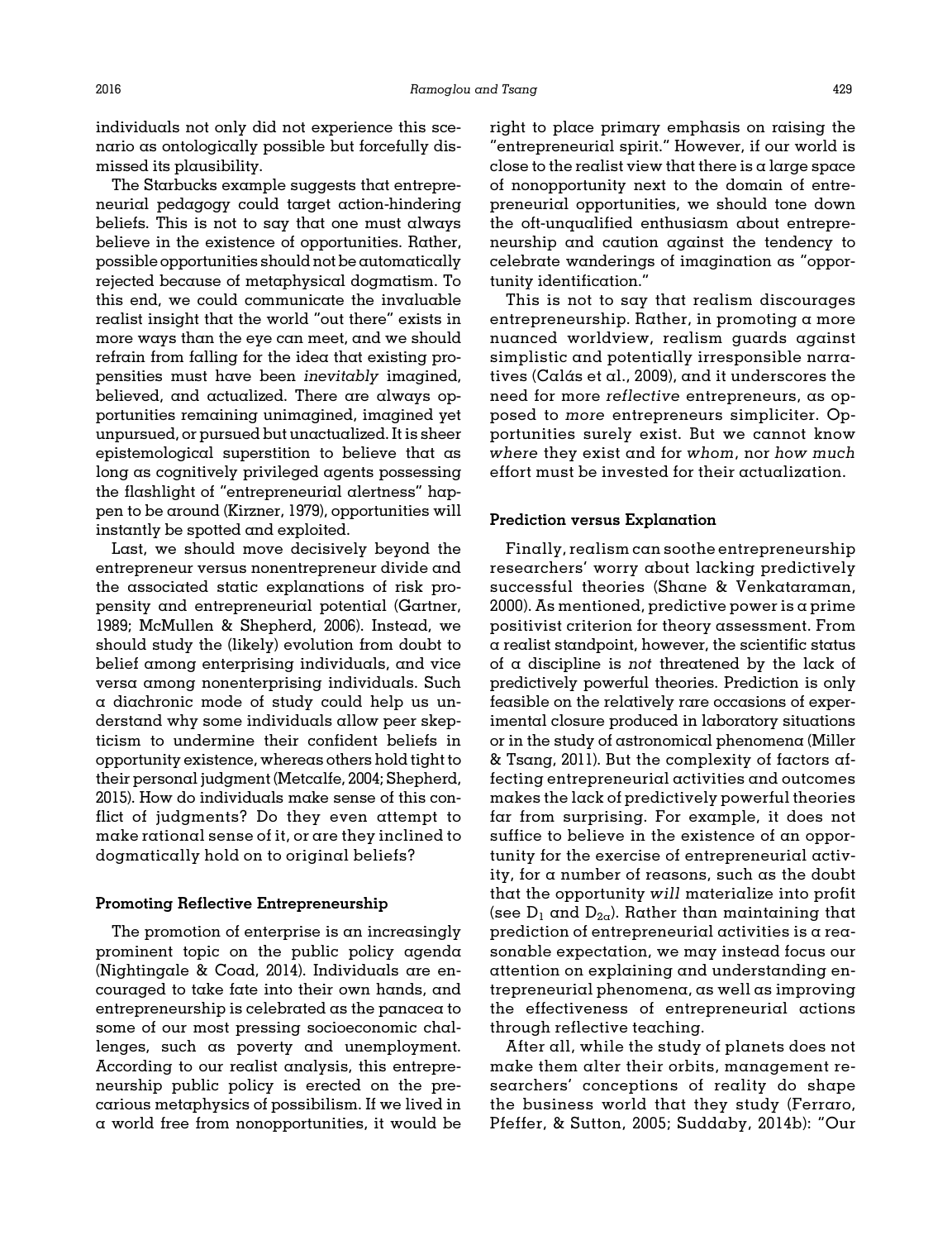<span id="page-20-0"></span>very understanding of the world changes the conditions of the changing world" [\(Popper, 1990](#page-23-0): 17). In the context of entrepreneurship, why worry that we cannot predict entrepreneurial events as long as we can help train more reflective entrepreneurs?

## **CONCLUSION**

[Shane and Venkataraman \(2000:](#page-24-0) 224) close their "Promise" by highlighting the possibility that they may have made some flawed assumptions and invalid arguments, and Shane concludes his recent article by inviting future researchers to "identify errors and confusing points" (2012: 18). In an important sense our article responds to Shane'[s \(2012\)](#page-23-0) invitation for further metatheoretical research by addressing prevailing puzzles and confusion from a realist philosophy of science standpoint. Most crucially, by rehabilitating the objectivity of opportunities along the depth ontology offered by realist metatheory, we could more explicitly appreciate the propensity mode of opportunity existence that has been hindered by inadequate theorizing and overpowered by empiricist preconceptions.

We do not imply that we have said the last word on these foundational issues. It is likely that weaknesses will be revealed and new conceptual challenges will emerge. This possibility seems even more likely if we take into account that the subject matter of entrepreneurial discourse lies at the crossroads of some of the most intellectually challenging matters, such as the metaphysics of potentiality and the nature of human intentionality. It would not be an exaggeration to say that the study of entrepreneurial phenomena touches on some of the most demanding aspects of philosophy. This is readily evidenced by the fact that philosophers since Aristotle (including Bertrand Russell and Roy Bhaskar) have often found themselves struggling with the task of theorizing real yet empirically absent modes of existence.

We close by daring a novel reading into the causes of the slow intellectual progress in the field of entrepreneurship so routinely documented. Entrepreneurship stands on the thin line between possibility and actuality and therefore faces unique conceptual difficulties unknown to disciplines studying actualized phenomenawithmore discernible patterns of causality (e.g., astronomy or molecular biology). Yet despite the challenges intrinsic to the subject matter, scholars should not become easily intimidated, let alone dismiss

the option of realist studies by surrendering this domain to ill-conceived philosophical conceptions of scholarly research (see [Suddaby, 2014b:](#page-24-0) 449–453, on scientism and dustbowl empiricism). To this end, it is imperative that we fully embrace the theoretical intricacies and uncertainties stemming from the fact that we "live in  $\alpha$  world of propensities" ([Popper, 1990:](#page-23-0) 9).

#### REFERENCES

- Alvarez, S. A., & Barney, J. B. 2007. Discovery and creation: Alternative theories of entrepreneurial action. Strategic Entrepreneurship Journal, 1: 11–26.
- Alvarez, S. A., & Barney, J. B. 2010. Entrepreneurship and epistemology: The philosophical underpinnings of the study of entrepreneurial opportunities. Academy of Management Annals, 4: 557–583.
- Alvarez, S. A., & Barney, J. B. 2013. Epistemology, opportunities, and entrepreneurship: Comments on Venkataraman et al. (2012) and Shane (2012). Academy of Management Review, 38: 154–157.
- Alvarez, S. A., Barney, J. B., & Anderson, P. 2013. Forming and exploiting opportunities: The implications of discovery and creation processes for entrepreneurial and organizational research. Organization Science, 24: 301–317.
- Alvarez, S. A., Barney, J. B., McBride, R., & Wuebker, R. 2014. Realism in the study of entrepreneurship. Academy of Management Review, 39: 227–233.
- Arend, R. J., Sarooghi, H., & Burkemper, A. 2015. Effectuation as ineffectual? Applying the 3E theory-assessment framework to a proposed new theory of entrepreneurship. Academy of Management Review, 40: 630–651.
- Arin, K. P., Huang, V. Z., Minniti, M., Nandialath, A. M., & Reich, O. F. M. 2015. Revisiting the determinants of entrepreneurship: A Bayesian approach. Journal of Management, 41: 607–631.
- Arrow, K. J. 1974. Limited knowledge and economic analysis. American Economic Review, 64: 1–10.
- Arrow, K. J., & Debreu, G. 1954. Existence of an equilibrium for a competitive economy. Econometrica, 22: 265–290.
- Astebro, T., Herz, H., Nanda, R., & Weber, R. A. 2014. Seeking ˚ the roots of entrepreneurship: Insights from behavioral economics. Journal of Economic Perspectives, 28(3): 49–69.
- Austin, J., Stevenson, H., & Wei-Skillern, J. 2006. Social and commercial entrepreneurship: Same, different, or both? Entrepreneurship Theory and Practice, 30: 1–22.
- Ayers, M. R. 1968. The refutation of determinism. London: Methuen.
- Baker, T., & Nelson, R. E. 2005. Creating something from nothing: Resource construction through entrepreneurial bricolage. Administrative Science Quarterly, 50: 329–366.
- Baron, R. A. 2006. Opportunity recognition as pattern recognition: How entrepreneurs "connect the dots" to identify new business opportunities. Academy of Management Perspectives, 20(1): 104–119.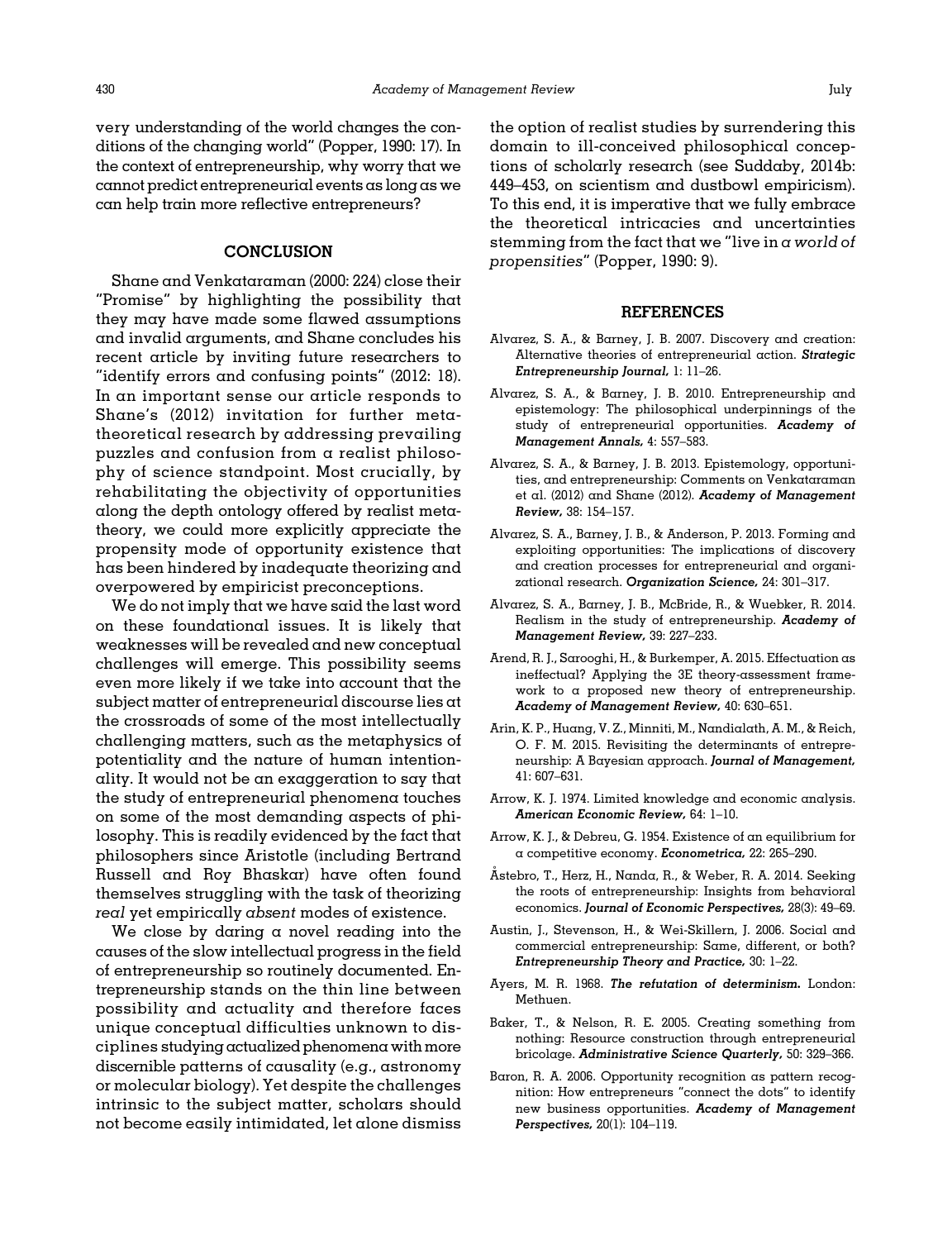- <span id="page-21-0"></span>Barreto, I. 2012. Solving the entrepreneurial puzzle: The role of entrepreneurial interpretation in opportunity formation and related processes. Journal of Management Studies, 49: 356–380.
- Baumol, W. J. 1990. Entrepreneurship: Productive, unproductive, and destructive. Journal of Political Economy, 98: 893–921.
- BBC News. 2015. Bill Gates drinks water distilled from human faeces. January 7: [http://www.bbc.co.uk/news/technology-](http://www.bbc.co.uk/news/technology-30709273)[30709273.](http://www.bbc.co.uk/news/technology-30709273)
- Bhaskar, R. 1978. A realist theory of science. Hassocks, UK: Harvester Press.
- Bhaskar, R. 1998. The possibility of naturalism (3rd ed.). New York: Routledge.
- Birkinshaw, J., Healey, M. P., Suddaby, R., & Weber, K. 2014. Debating the future of management research. Journal of Management Studies, 51: 38–55.
- Boyle, A. 2015. How Richard Branson almost scrapped Virgin Galactic, and why he didn't. NBC News, January 4: [http://](http://www.nbcnews.com/storyline/virgin-voyage/how-richard-branson-almost-scrapped-virgin-galactic-why-he-didnt-n279411) [www.nbcnews.com/storyline/virgin-voyage/how-richard](http://www.nbcnews.com/storyline/virgin-voyage/how-richard-branson-almost-scrapped-virgin-galactic-why-he-didnt-n279411)[branson-almost-scrapped-virgin-galactic-why-he-didnt](http://www.nbcnews.com/storyline/virgin-voyage/how-richard-branson-almost-scrapped-virgin-galactic-why-he-didnt-n279411)[n279411.](http://www.nbcnews.com/storyline/virgin-voyage/how-richard-branson-almost-scrapped-virgin-galactic-why-he-didnt-n279411)
- Brock, S., & Mares, E. 2007. Realism and anti-realism. Oxford: Routledge.
- Brooks, J. N. 1963. The fate of the Edsel and other business adventures. New York: Harper & Row.
- Bruyat, C., & Julien, P. A. 2001. Defining the field of research in entrepreneurship. Journal of Business Venturing, 16: 165–180.
- Buchanan, J. M., & Vanberg, V. J. 1991. The market as a creative process. Economics and Philosophy, 7: 167–186.
- Calás, M. B., Smircich, L., & Bourne, K. A. 2009. Extending the boundaries: Reframing "entrepreneurship as social change" through feminist perspectives. Academy of Management Review, 34: 552–569.
- Casson, M. 1982. The entrepreneur: An economic theory. Totowa, NJ: Barnes & Noble Books.
- Casson, M., & Wadeson, N. 2007. The discovery of opportunities: Extending the economic theory of the entrepreneur. Small Business Economics, 28: 285–300.
- Chiles, T. H., Bluedorn, A. C., & Gupta, V. K. 2007. Approach to entrepreneurship beyond creative destruction and entrepreneurial discovery: A radical Austrian approach to entrepreneurship. Organization Studies, 28: 467–493.
- Collier, A. 1994. Critical realism: An introduction to Roy Bhaskar's philosophy. London: Verso.
- Conot, R. E. 1979. Thomas Edison: A streak of luck. New York: Seaview Books.
- Cornelissen, J. P., & Clarke, J. S. 2010. Imagining and rationalizing opportunities: Inductive reasoning and the creation and justification of new ventures. Academy of Management Review, 35: 539–557.
- Dahlqvist, J., & Wiklund, J. 2012. Measuring the market newness of new ventures. Journal of Business Venturing, 27: 185–196.
- Danermark, B., Ekstrom, M., Jakobsen, L., & Karlsson, J. 2002. Explaining society: Critical realism in the social sciences. London: Routledge.
- Davidsson, P. 2015. Entrepreneurial opportunities and the entrepreneurship nexus: A re-conceptualization. Journal of Business Venturing, 30: 674–695.
- Davidsson, P., & Wiklund, J. 2009. Scott A. Shane: Winner of the Global Award for Entrepreneurship Research. Small Business Economics, 33: 131–140.
- Devitt, M. 1997. Realism and truth. Princeton, NJ: Princeton University Press.
- DiMaggio, P. J., & Powell, W. W. 1983. The iron cage revisited: Institutional isomorphism and collective rationality in organizational fields. American Sociological Review, 48: 147–160.
- Dimov, D. 2011. Grappling with the unbearable elusiveness of entrepreneurial opportunities. Entrepreneurship Theory and Practice, 35: 57–81.
- Dyer, J. H., Gregersen, H. B., & Christensen, C. 2008. Entrepreneur behaviors, opportunity recognition, and the origins of innovative ventures. Strategic Entrepreneurship Journal, 2: 317–338.
- Eckhardt, J. T., & Shane, S. A. 2003. Opportunities and entrepreneurship. Journal of Management, 29: 333–349.
- Eckhardt, J. T., & Shane, S. A. 2013. Response to the commentaries: The individual-opportunity (IO) nexus integrates objective and subjective aspects of entrepreneurship. Academy of Management Review, 38: 160–163.
- Ferraro, F., Pfeffer, J., & Sutton, R. I. 2005. Economics language and assumptions: How theories can become self-fulfilling. Academy of Management Review, 30: 8–24.
- Fleetwood, S. 2014. Bhaskar and critical realism. In P. Adler, P. Du Gay, G. Morgan, & M. Reed (Eds.), Oxford handbook of sociology, social theory, and organization studies: Contemporary currents: 182–219. Oxford: Oxford University Press.
- Friedman, M. 1953. Essays in positive economics. Chicago: University of Chicago Press.
- Gaglio, C. M. 2004. The role of mental simulations and counterfactual thinking in the opportunity identification process. Entrepreneurship Theory and Practice, 28: 533–552.
- Gartner, W. B. 1989. "Who is an entrepreneur?" is the wrong question. Entrepreneurship Theory and Practice, 13(4): 47–68.
- Gartner, W. B. 1990. What are we talking about when we talk about entrepreneurship? Journal of Business Venturing, 5: 15–28.
- Gartner, W. B. 2014. Notes towards a theory of entrepreneurial possibility. In E. Chell & M. Karatas-Özkan (Eds.), Handbook of research in small business and entrepreneurship: 25–37. Cheltenham, UK: Edward Elgar.
- Gartner, W. B., Carter, N. M., & Hills, G. E. 2003. The language of opportunity. In C. Steyaert & D. Hjorth (Eds.), New movements in entrepreneurship: 103–124. London: Edward Elgar.
- Garud, R., & Karnøe, P. 2001. Path creation as a process of mindful deviation. In R. Garud & P. Karnøe (Eds.), Path dependence and creation: 1–40. Mahwah, NJ: Lawrence Erlbaum Associates.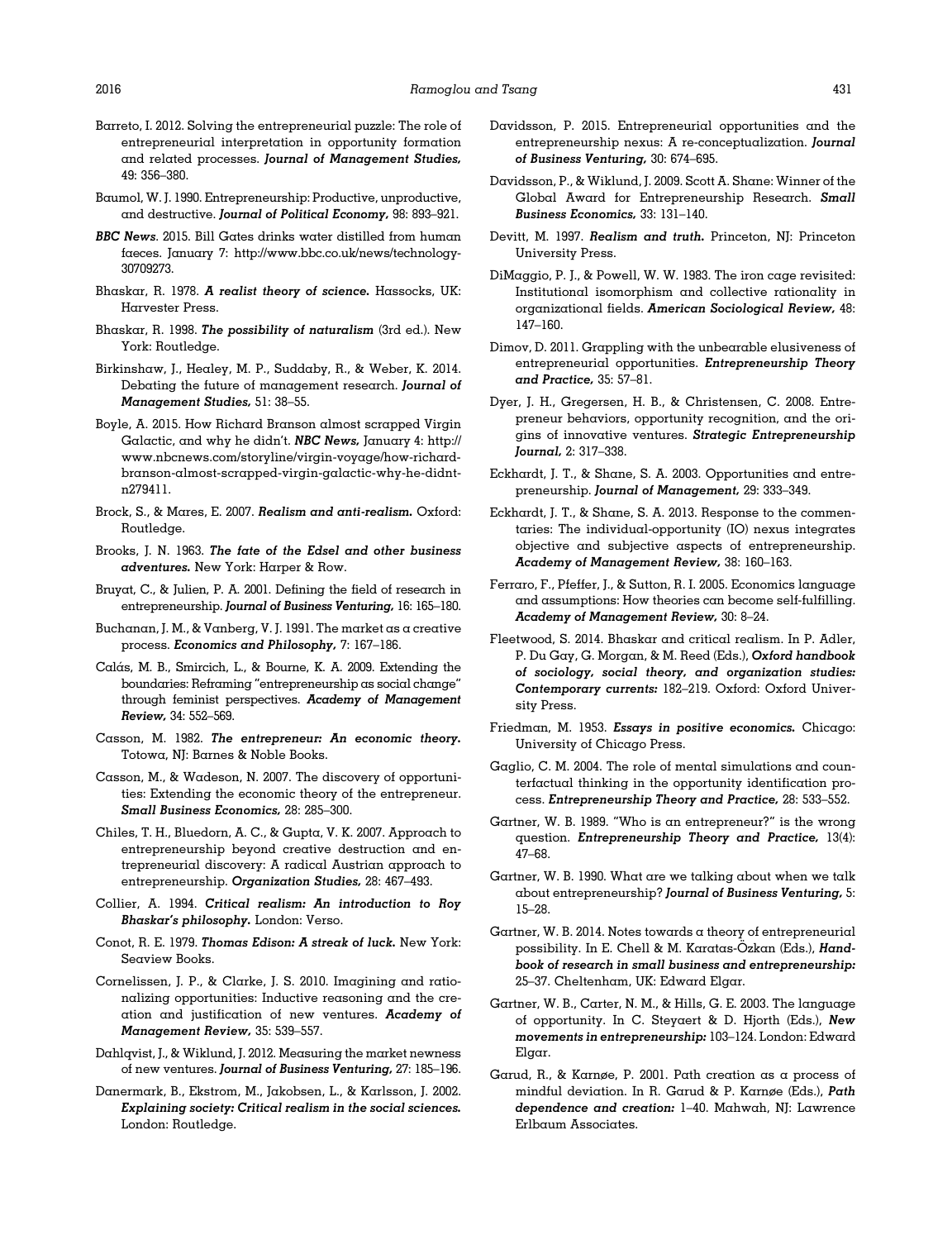- <span id="page-22-0"></span>George, E., Chattopadhyay, P., Sitkin, S. B., & Barden, J. 2006. Cognitive underpinnings of institutional persistence and change: A framing perspective. Academy of Management Review, 31: 347–365.
- Giroux, H. A. 1988. Teachers as intellectuals: Toward a critical pedagogy of learning. Westport, CT: Greenwood.
- Görling, S., & Rehn, A. 2008. Accidental ventures: A materialist reading of opportunity and entrepreneurial potential. Scandinavian Journal of Management, 24: 94–102.
- Guzman, J., & Stern, S. 2015. Where is Silicon Valley? Science, 347: 606–609.
- Hacking, I. 1999. The social construction of what? Cambridge, MA: Harvard University Press.
- Hansen, D. J., Shrader, R., & Monllor, J. 2011. Defragmenting definitions of entrepreneurial opportunity. Journal of Small Business Management, 49: 283–304.
- Hargadon, A. B., & Douglas, Y. 2001. When innovations meet institutions: Edison and the design of the electric light. Administrative Science Quarterly, 46: 476–501.
- Harré, R. 2002. Cognitive science: A philosophical introduction. London: Sage.
- Harré, R. 2008. The complexity of Wittgenstein's method. Philosophy, 83: 255-265.
- Harré, R., & Madden, E. H. 1975. Causal powers: A theory of natural necessity. Oxford: Blackwell.
- Hayek, F. A. 1945. The use of knowledge in society. American Economic Review, 35: 519–530.
- Hayward, M. L., Shepherd, D. A., & Griffin, D. 2006. A hubris theory of entrepreneurship. Management Science, 52: 160–172.
- Henrekson, M., & Sanandaji, T. 2014. Small business activity does not measure entrepreneurship. Proceedings of the National Academy of Sciences, 111: 1760–1765.
- Hodgson, G. M. 2001. How economics forgot history: The problem of historical specificity in social science. London: Routledge.
- Hofstede, G. 1980. Culture's consequences: International differences in work related values. Newbury Park, CA: Sage.
- Hume, D. 1985. A treatise of human nature. London: Penguin.
- Hume, D. 1993. An enquiry concerning human understanding. Indianapolis, IN: Hackett.
- Kaish, S., & Gilad, B. 1991. Characteristics of opportunities search of entrepreneurs versus executives: Sources, interests, general alertness. Journal of Business Venturing, 6: 45–61.
- Kant, I. 1999. Critique of pure reason. Cambridge: Cambridge University Press.
- Keh, H. T., Foo, M. D., & Lim, B. C. 2002. Opportunity evaluation under risky conditions: The cognitive processes of entrepreneurs. Entrepreneurship Theory and Practice, 27: 125–148.
- Keynes, J. M. 1936. The general theory of employment, interest and money. New York: Harcourt Brace Jovanovich.
- Kilduff, M., Mehra, A., & Dunn, M. B. 2011. From blue sky research to problem solving: A philosophy of science theory of new knowledge production. Academy of Management Review, 36: 297–317.
- Kirzner, I. M. 1973. Competition and entrepreneurship. Chicago: University of Chicago Press.
- Kirzner, I. M. 1979. Perception, opportunity and profit. Chicago: University of Chicago Press.
- Kirzner, I. M. 1997. Entrepreneurial discovery and the competitive market process: An Austrian approach. Journal of Economic Literature, 35: 60–85.
- Kirzner, I. M. 2006. The driving force of the market: Essays in Austrian economics. London: Routledge.
- Kirzner, I. M. 2009. The alert and creative entrepreneur: A clarification. Small Business Economics, 32: 145–152.
- Klein, P. G. 2008. Opportunity discovery, entrepreneurial action, and economic organization. Strategic Entrepreneurship Journal, 2: 175–190.
- Korsgaard, S. 2011. Entrepreneurship as translation: Understanding entrepreneurial opportunities through actornetwork theory. Entrepreneurship & Regional Development, 23: 661–680.
- Korsgaard, S., Berglund, H., Thrane, C., & Blenker, P. In press. A tale of two Kirzners: Time, uncertainty and the "nature" of opportunities. Entrepreneurship Theory and Practice.
- Kregel, J. A. 1976. Economic methodology in the face of uncertainty: The modelling methods of Keynes and the post-Keynesians. Economic Journal, 86: 209–225.
- Krueger, N. F. 2007. What lies beneath? The experiential essence of entrepreneurial thinking. Entrepreneurship Theory and Practice, 31: 123–138.
- Kwan, K.-M., & Tsang, E. W. K. 2001. Realism and constructivism in strategy research: A critical realist response to Mir and Watson. Strategic Management Journal, 22: 1163–1168.
- Lawson, T. 1997. Economics and reality. London: Routledge.
- Lawson, T. 2003. Reorienting economics. London: Routledge.
- Lawson, T. 2009. Ontology and economics: Tony Lawson and his critics. London: Routledge.
- Lee, J.-H., & Venkataraman, S. 2006. Aspirations, market offerings, and the pursuit of entrepreneurial opportunities. Journal of Business Venturing, 21: 107–123.
- Mantere, S., Aula, P., Schildt, H., & Vaara, E. 2013. Narrative attributions of entrepreneurial failure. Journal of Business Venturing, 28: 459–473.
- Martin, A. 2009. Critical realism and the Austrian paradox. Cambridge Journal of Economics, 33: 517–531.
- Martin, L., & Wilson, N. In press. Opportunity, discovery and creativity: A critical realist perspective. International Small Business Journal.
- McCaffrey, M. 2014. On the theory of entrepreneurial incentives and alertness. Entrepreneurship Theory and Practice, 38: 891–911.
- McMullen, J. S. 2011. Delineating the domain of development entrepreneurship: A market-based approach to facilitating inclusive economic growth. Entrepreneurship Theory and Practice, 35: 185–215.
- McMullen, J. S. 2015. Entrepreneurial judgment as empathic accuracy: A sequential decision-making approach to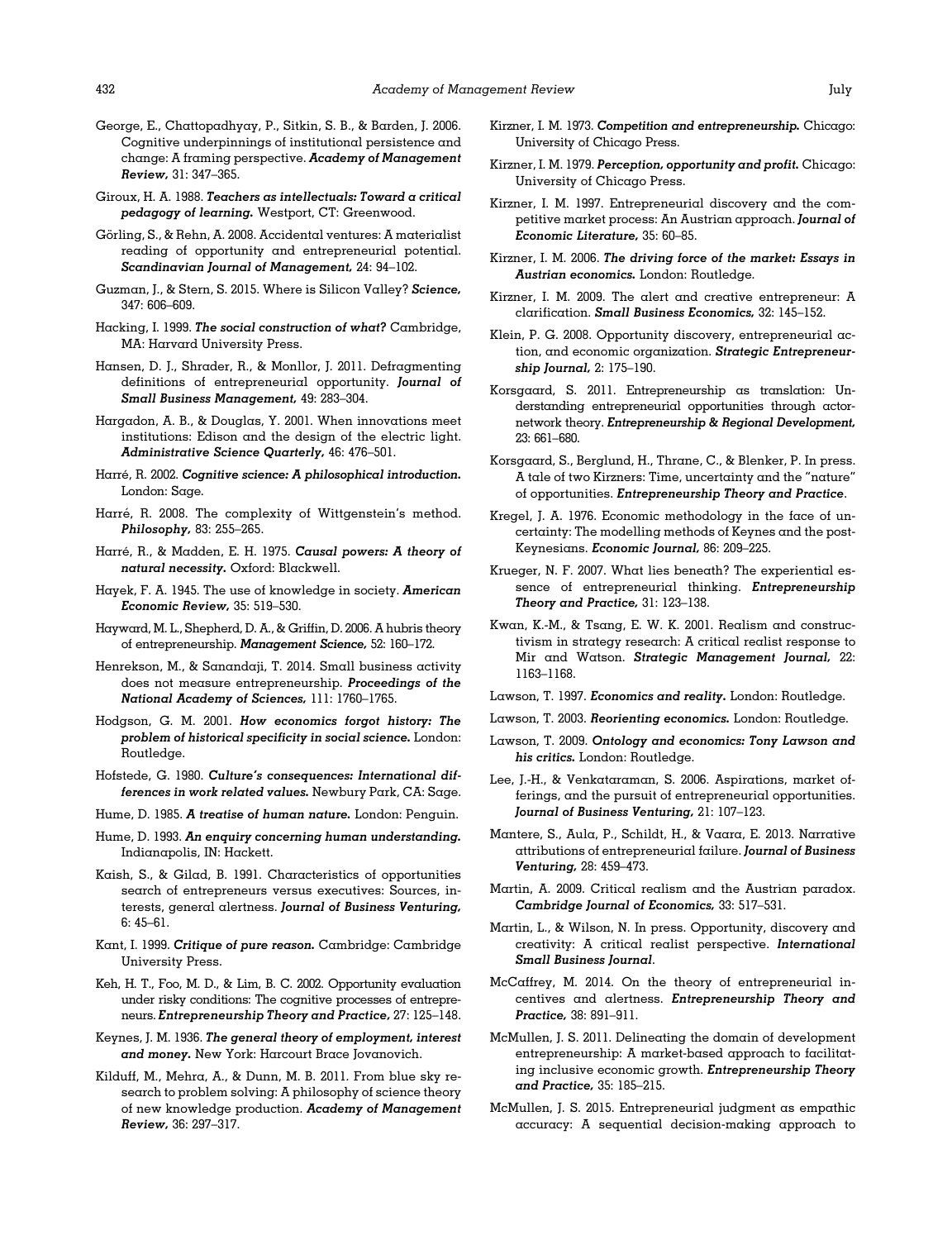- <span id="page-23-0"></span>McMullen, J. S., & Dimov, D. 2013. Time and the entrepreneurial journey: The problems and promise of studying entrepreneurship as a process. Journal of Management Studies, 50: 1481–1512.
- McMullen, J. S., Plummer, L. A., & Acs, Z. J. 2007. What is an entrepreneurial opportunity? Small Business Economics, 28: 273–283.
- McMullen, J. S., & Shepherd, D. A. 2006. Entrepreneurial action and the role of uncertainty in the theory of the entrepreneur. Academy of Management Review, 31: 132–152.
- McMullen, J. S., Wood, M., & Palich, L. 2014. Entrepreneurial cognition and social cognitive neuroscience. In R. Mitchell, J. R. Mitchell, & B. Randolph-Seng (Eds.), Handbook of entrepreneurial cognition: 316–363. Cheltenham, UK: Edward Elgar.
- Metcalfe, J. S. 2004. The entrepreneur and the style of modern economics. Journal of Evolutionary Economics, 14: 157–175.
- Miller, K. D., & Tsang, E. W. K. 2011. Testing management theories: Critical realist philosophy and research methods. Strategic Management Journal, 32: 139–158.
- Moulai, S., & Paysant, D. 2015. From shirts to aprons, "Je Suis Charlie" sells online. France 24, January 10: [http://](http://www.france24.com/en/20150110-shirts-aprons-je-suis-charlie-sells-online/) [www.france24.com/en/20150110-shirts-aprons-je-suis](http://www.france24.com/en/20150110-shirts-aprons-je-suis-charlie-sells-online/)[charlie-sells-online/.](http://www.france24.com/en/20150110-shirts-aprons-je-suis-charlie-sells-online/)
- Nicolaou, N., Shane, S., Cherkas, L., Hunkin, J., & Spector, T. D. 2008. Is the tendency to engage in entrepreneurship genetic? Management Science, 54: 167–179.
- Nightingale, P., & Coad, A. 2014. Muppets and gazelles: Political and methodological biases in entrepreneurship research. Industrial and Corporate Change, 23: 113–143.
- Patzelt, H., Williams, T., & Shepherd, D. 2014. Overcoming the walls that constrain us: The role of entrepreneurship education programs in prison. Academy of Management Learning & Education, 13: 587–620.
- Penrose, E. T. 1995. The theory of the growth of the firm. Oxford: Oxford University Press.
- Popper, K. R. 1963. Conjectures and refutations. London: Routledge & Kegan Paul.
- Popper, K. R. 1972. Objective knowledge. Oxford: Oxford University Press.
- Popper, K. R. 1990. A world of propensities. Bristol, UK: Thoemmes Antiquarian Books.
- Quine, W. V. O. 1969. Ontological relativity and other essays. New York: Columbia University Press.
- Ramoglou, S. 2013a. On the misuse of realism in the study of entrepreneurship. Academy of Management Review, 38: 463–465.
- Ramoglou, S. 2013b. Who is a "non-entrepreneur"? Taking the "others" of entrepreneurship seriously. International Small Business Journal, 31: 432–453.
- Ramoglou, S., & Zyglidopoulos, S. 2015. The constructivist view of entrepreneurial opportunities: A critical analysis. Small Business Economics, 44: 71–78.
- Roscoe, P., Cruz, A. D., & Howorth, C. 2013. How does an old firm learn new tricks? A material account of entrepreneurial opportunity. Business History, 55: 53–72.
- Runde, J. 1996. On Popper, probabilities, and propensities. Review of Social Economy, 54: 465–485.
- Sahlins, M. D. 1976. Culture and practical reason. Chicago: University of Chicago Press.
- Santos, F. M., & Eisenhardt, K. M. 2009. Constructing markets and shaping boundaries: Entrepreneurial power in nascent fields. Academy of Management Journal, 52: 643–671.
- Sarasvathy, S. D. 2001. Causation and effectuation: Toward a theoretical shift from economic inevitability to entrepreneurial contingency. Academy of Management Review, 26: 243–263.
- Sarasvathy, S. D., Dew, N., Velamuri, S. R., & Venkataraman, S. 2010. Three views of entrepreneurial opportunity. In Z. J. Acs & D. B. Audretsch (Eds.), Handbook of entrepreneurship research: 77–96. New York: Springer.
- Sarasvathy, S. D., & Venkataraman, S. 2011. Entrepreneurship as method: Open questions for an entrepreneurial future. Entrepreneurship Theory and Practice, 35: 113–135.
- Schultz, H., & Yang, D. J. 1997. Pour your heart into it: How Starbucks built a company one cup at a time. New York: Hyperion.
- Schumpeter, J. A. 1939. Business cycles: A theoretical, historical, and statistical analysis of the capitalist process. New York: McGraw Hill.
- Schumpeter, J. A. 1983. The theory of economic development: An inquiry into profits, capital, credit, interest, and the business cycle. New Brunswick, NJ: Transaction Publishers.
- Searle, J. R. 1983. Intentionality: An essay in the philosophy of mind. Cambridge: Cambridge University Press.
- Searle, J. R. 1995. The construction of social reality. London: Penguin.
- Searle, J. R. 1998. Mind, language and society: Philosophy in the real world. New York: Basil Books.
- Searle, J. R. 2001. Rationality in action. Cambridge, MA: MIT Press.
- Shackle, G. L. S. 1979. Imagination and the nature of choice. Edinburgh, UK: Edinburgh University Press.
- Shackle, G. L. S. 1983. The bounds of unknowledge. In J. Wiseman (Ed.), Beyond positive economics: 28–37. London: Macmillan.
- Shane, S. 2003. A general theory of entrepreneurship: The individual-opportunity nexus. Northampton, MA: Edward Elgar.
- Shane, S. 2012. Reflections on the 2010 AMR Decade Award: Delivering on the promise of entrepreneurship as a field of research. Academy of Management Review, 37: 10–20.
- Shane, S., Locke, E., & Collins, C. 2003. Entrepreneurial motivation. Human Resource Management Review, 13: 257–279.